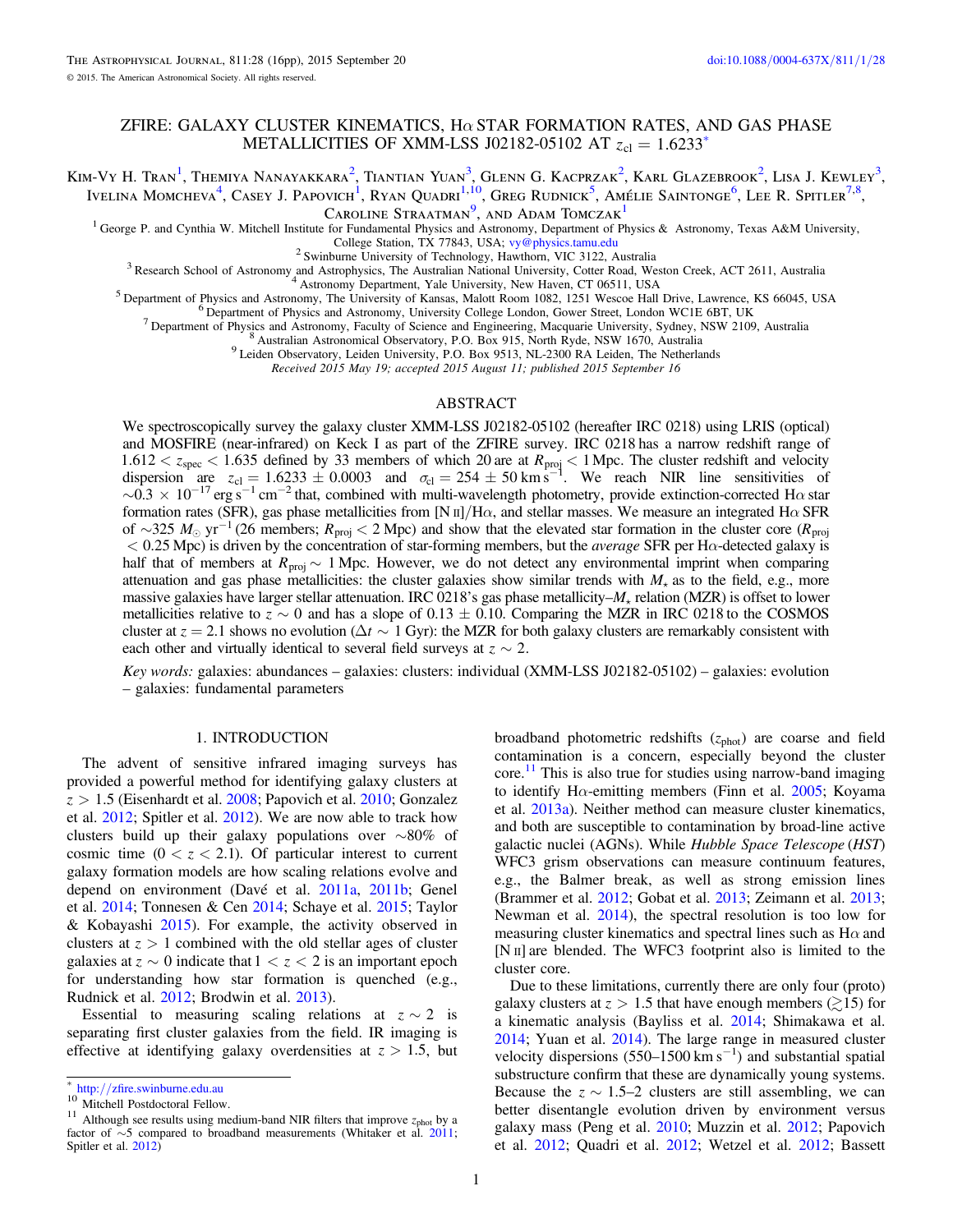et al. [2013](#page-14-0)). For example, the discovery of intense star formation in the cluster cores (Hilton et al. [2010](#page-14-0); Tran et al. [2010;](#page-15-0) Zeimann et al. [2013](#page-15-0)) suggests an active interplay between enrichment of gas in the inter-stellar medium (ISM) and the intra-cluster medium.

The primary challenge to studying cluster galaxy populations at  $z > 1.5$  is the need for near-IR spectroscopy. With the installation of efficient multi-object near-IR spectrographs such as Subaru/FMOS (Kimura et al. [2010](#page-14-0)), Very Large Telescope/ KMOS (Sharples et al. [2013](#page-15-0)), and Keck/MOSFIRE (McLean et al. [2012](#page-14-0)), we can now obtain key rest-frame features from [O II]*l*3727, 3729 Å to [S II]*l*6717, 6731 Å for galaxy clusters at  $z > 1.5$ . These spectral features have been used to establish empirical scaling relations at  $z \sim 0$  that we can now test at  $z \sim 2$ , i.e., can we detect an environmental dependence in addition to redshift evolution?

The increasing activity in galaxy clusters with redshift raises the question of how star formation rates (SFR), stellar masses  $(M_{\star})$ , attenuation, and gas phase metallicities are related. Starforming cluster galaxies at  $z > 1$  define a SFR– $M_{\star}$  relation similar to the field ("main sequence"; Daddi et al. [2007](#page-14-0); Noeske et al. [2007;](#page-14-0) Koyama et al. [2013b](#page-14-0)), but studies suggest there are environmental differences, e.g., suppressed star formation in low-mass members and less attenuation (Zeimann et al. [2013](#page-15-0)). If cluster galaxies follow a different relation between specific SFR (SSFR) and stellar mass (SSFR–*M*), this could mean that the ionization conditions are also different (Kewley et al. [2015](#page-14-0)).

Recent studies of gas phase metallicity versus  $M_{\star}$  (MZR) find that galaxies at  $z \sim 2$  are uniformly offset from the local relation (Erb et al. [2006a;](#page-14-0) Steidel et al. [2014](#page-15-0); Sanders et al. [2015](#page-14-0)). However, while the MZR in the local universe shows an environmental dependence, (Cooper et al. [2008](#page-14-0); Ellison et al. [2009;](#page-14-0) Peng & Maiolino [2014](#page-14-0)), it is unclear if this is also the case at  $z \sim 2$ : several studies using stacked spectra find the cluster galaxies to be more metal-rich than their field counterparts (Kulas et al. [2013;](#page-14-0) Valentino et al. [2014](#page-15-0); Shimakawa et al. [2015](#page-15-0)), but Kacprzak et al. ([2015](#page-14-0)) study  $\sim$ 50 cluster galaxies at  $z = 2.1$  and find no difference from the field.

To determine if empirical relations vary with environment at  $z \sim 2$ , the ZFIRE survey combines NIR spectroscopy obtained with Keck/MOSFIRE (McLean et al. [2012](#page-14-0)) with deep multiwavelength imaging to study cluster galaxies at  $z \sim 2$ . We compare to field measurements obtained by complementary surveys such as KBSS (Steidel et al. [2014](#page-15-0)) and MOSDEF (Kriek et al. [2015](#page-14-0)). Initial ZFIRE results on the COSMOS cluster at  $z = 2.1$  (Spitler et al. [2012](#page-15-0)) include spectroscopically confirming >50 members and measuring the cluster's velocity dispersion (Yuan et al. [2014](#page-15-0)), measuring the cluster's gas phase metallicity– $M_{\star}$  relation (Kacprzak et al. [2015](#page-14-0)), and investigating the ionization properties of the ISM of individual cluster galaxies (Kewley et al. [2015](#page-14-0)).

As part of our ZFIRE survey, we obtain optical and NIR spectroscopy of XMM-LSS J02182-05102 (hereafter IRC  $(0.218)^{12}$  at  $z_{cl} = 1.6233$ . Originally reported by Papovich et al. ([2010](#page-14-0)), IRC 0218 was one of the first galaxy clusters to show an increasing fraction of star formation with increasing local density (Tran et al. [2010](#page-15-0)). Estimates of IRC 0218's total SFR as determined by IR observations are  $>1000$   $M_{\odot}$  yr<sup>-1</sup>

(Popesso et al. [2012](#page-14-0); Santos et al. [2014](#page-14-0)). Because IRC 0218 is still in the process of building its galaxy population (Rudnick et al. [2012](#page-14-0)), the cluster is an ideal target for tracking how star formation, gas phase metallicities, and dust vary with stellar mass as a function of environment at  $z > 1.5$ .

In our analysis, we center IRC 0218 on the Brightest Cluster Galaxy (BCG) at  $(\alpha, \delta)_{\text{J2000}} = (02:18:21.5,-5:10:19.9)$ . The BCG is also currently the most distant galaxy–galaxy lens with a total mass within the Einstein radius of  $1.8 \times 10^{11} M_{\odot}$  (Wong et al. [2014](#page-15-0)). We use a Chabrier Initial Mass Function and AB magnitudes throughout our analysis. We assume  $\Omega_{\rm m} = 0.7$ ,  $\Omega_{\Lambda}$  = 0.3, and  $H_0 = 70 \text{ km s}^{-1} \text{ Mpc}^{-1}$ . At  $z = 1.62$ , the angular scale is  $1'' = 8.47$  kpc.

#### 2. OBSERVATIONS AND DATA

## 2.1. Target Catalog

Spectroscopic targets were selected from the Williams et al. ([2009](#page-15-0)) catalog of the Ultra-deep Survey (UDS) taken as part of the UKIRT Infrared Deep Sky Survey (UKIDSS), a public near-infrared imaging survey (Lawrence et al. [2007](#page-14-0)). The Kselected catalogs reach  $5\sigma$ -limiting magnitudes in a 1<sup>"</sup>.75" diameter of  $B_{AB} < 27.7$ ,  $R_{AB} < 27.1$ ,  $i_{AB} < 26.8$ ,  $z_{AB} < 25.5$ ,  $J_{AB}$  < 23.9, and  $K_{AB}$  < 23.6 mag. We refer the reader to Williams et al. ([2009](#page-15-0)) and Quadri et al. ([2012](#page-14-0)) for more details on the photometric and  $z<sub>phot</sub>$  catalogs used in this work.

## 2.2. Optical Spectroscopy: Keck/LRIS

Using the LRIS (Oke et al. [1995,](#page-14-0)  $5\frac{5}{5} \times 8'$  field of view; 0."135 per pixel) on Keck, we carried out a spectroscopic survey centered on the cluster on 2012 October 19 and 20 (NASA/Keck Program ID 48/2012B). The primary LRIS targets were selected to be brighter than  $i_{AB} = 21$  mag and the secondary targets (mask fillers) between  $21 < i_{AB} < 24$  mag. No morphological selection was applied. Of the primary targets, higher priority was also given to objects identified to be candidate star-forming cluster galaxies (Tran et al. [2010](#page-15-0)), candidate Lyman-break Galaxies at  $z_{\text{phot}} > 1.35$ , and [O II]emitters identified from narrow-band imaging (Tadaki et al. [2012](#page-15-0)).

We use the 600/4000 grism for the blue side of LRIS  $(0.38 < \lambda < 0.58 \mu m$  and the 600/10000 grating for the red side (0.70  $< \lambda < 1.0 \ \mu m$ ; with 1<sup>''</sup> slit widths, the corresponding resolution is 4.0 Å and 4.7 Å respectively. Observing conditions were excellent with median seeing of about 0''.6. A subset of high priority targets, e.g., the BCGs, were targeted in three of the four observed masks. For masks 1, 2, and 3 which included common high priority targets, we obtained  $9 \times 20$  minute exposures. For mask 4 which included a more general redshift selection, we obtained  $5 \times 20$  minute exposures. The four LRIS masks have a total of 136 targets including repeats. For all the exposures, we dithered by  $\pm 1''$ along the slit to minimize sky residuals. Standard calibrations including flat-fields and arc lamps (ArCdHgNeZn) for each mask also were taken.

To reduce the spectra, we follow Tran et al. ([2007](#page-15-0)) and use IRAF<sup>13</sup> routines with custom software provided by D. Kelson (Kelson [1998,](#page-14-0) [2003](#page-14-0)). To summarize, we first convert the multi-

 $\frac{12}{12}$  This galaxy cluster is also referred to as CLG0218.3-0510 by Tran et al. ([2010](#page-15-0)) and Santos et al. ([2014](#page-14-0)).

<sup>&</sup>lt;sup>13</sup> IRAF is distributed by the National Optical Astronomy Observatories, which are operated by the Association of Universities for Research in Astronomy, Inc., under cooperative agreement with the National Science Foundation.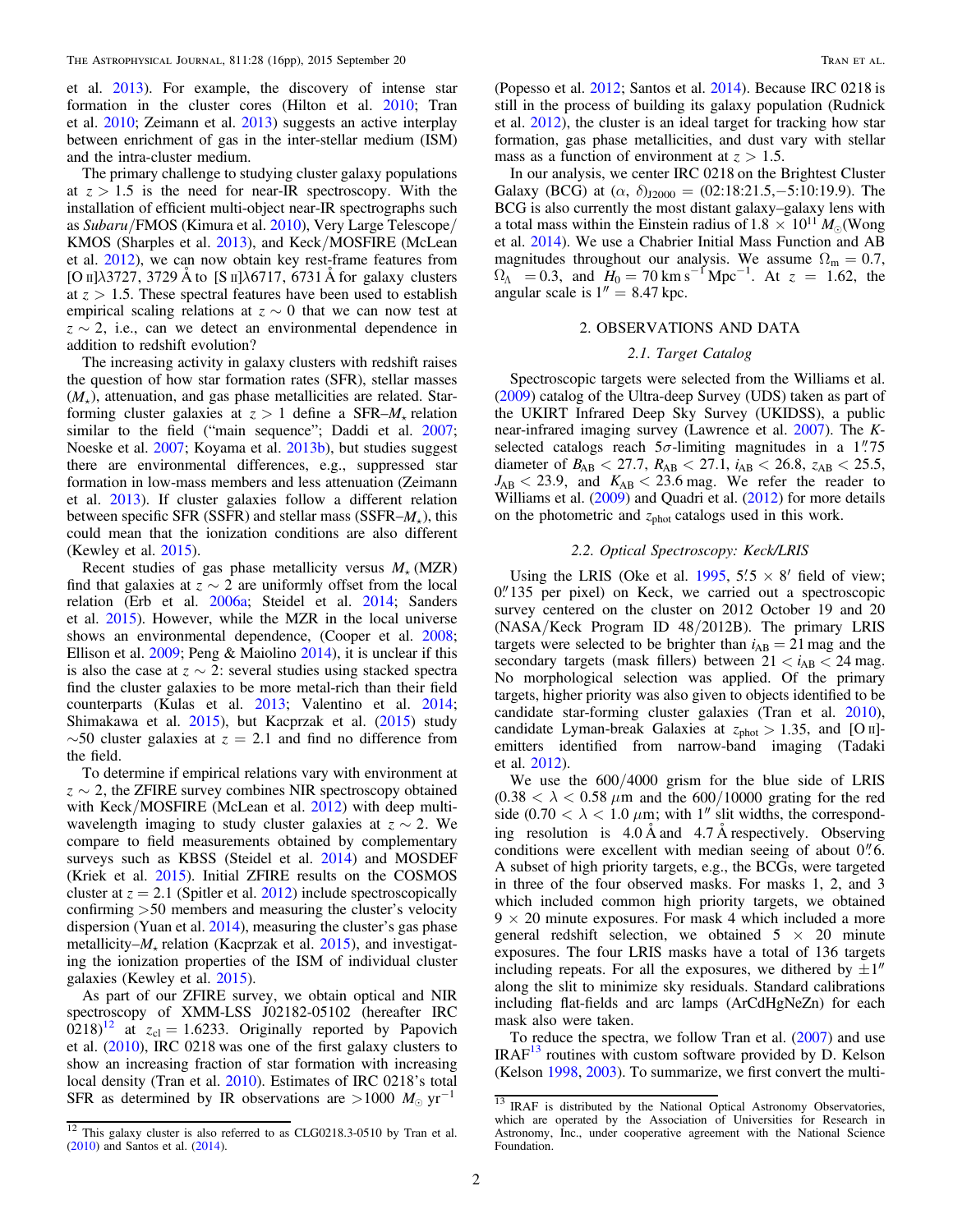<span id="page-2-0"></span>

Figure 1. Photometric redshifts from Williams et al. ([2009](#page-15-0)) compared to spectroscopic redshifts for all objects with measured redshifts (top left; the dashed diagonal line denotes parity) and their spatial distribution (top right). Objects with  $z_{\rm spec}$  quality flag of  $Q_z = 3$  are shown as open blue triangles (LRIS) and open red squares (MOSFIRE). Note that ∼30 objects have *z*spec from both spectrographs. The bottom panel shows the *z*spec histograms for LRIS (blue) and MOSFIRE (red) for objects with  $Q_z = 3$ .

extension files into single images for the blue and red sides; we reduce the blue and red sides of LRIS separately. Cosmic rays are particularly problematic on the red side and we remove as many as possible using *crutil* in IRAF; the blue side is minimally affected by cosmic rays. We flat-field the science frames, determine the vacuum wavelength solution with the arclamp, remove the sky lines, and rectify the 2D spectra. We median the rectified science frames for each mask to obtain a single combined image.

The 2D spectra first were visually inspected to identify all potential sources including emission-line only objects. The 1D spectra were extracted by summing the five rows centered on the source  $(0''.135$  per pixel) of each 2D spectrum; the wavelength coverage for the extracted spectra is 3800–5800 Å (blue side) and  $7000-10000$  Å (red side). For galaxies at  $z \sim 1.6$ , this corresponds to rest-frame UV where the continuum is detected for only a handful of systems. To measure redshifts, we use *xcsao* in IRAF (Kurtz et al. [1992](#page-14-0)) with various templates for star-forming, quiescent, poststarburst, Lyman-break, and Ly $\alpha$  galaxies; we refer the reader to Tran et al. ([2005b](#page-15-0)) for details.

# 2.3. Near-infrared Spectroscopy: Keck/MOSFIRE

At  $z_{\text{cl}} = 1.6233$ , most of the rest-frame optical spectral features such as H $\beta$  and H $\alpha$  have shifted to the near-IR. To measure these features and provide continuous spectral coverage of the cluster galaxies, we used Keck/MOSFIRE (McLean et al. [2012](#page-14-0)) on 2013 December 23 and 24 and on 2014 February 10–13. Primary targets were galaxies spectroscopically confirmed with the LRIS observations to be at  $z > 1.5$ (see Figure 1). We also included objects from the 3D-HST survey with grism redshifts  $z > 1.5$  (I. Momcheva et al. 2015, in preparation). Secondary targets were selected to have  $z_{\text{phot}}$ > 1.4 using the Williams catalog, and the lowest priority fillers had  $z_{phot}$  < 1.4 and  $i_{AB}$  < 22 mag.

We obtained YJH spectroscopy corresponding to wavelength ranges of  $0.97-1.12 \mu m$ ,  $1.15-1.35 \mu m$ , and 1.46–1.81  $\mu$ m respectively. Using 0.7 slit-widths (pixel scale is 0. 18), the spectral resolution of  $R \sim 3600$  corresponds to a dispersion of 1.086, 1.303, and 1.627 Å/pixel for YJH. The MOSFIRE spectroscopic field of view is  $3' \times 6'$ , and we observed four masks with approximately 25–35 objects targeted in each to map the galaxy cluster (Figure 1). All the masks were designed using the MAGMA slitmask design software.<sup>14</sup> A slit star was included in each mask to monitor the flux throughput and seeing. Flat-fields and arcs (Neon, Argon) were taken during afternoon calibrations for each mask.

For the 2013 December run, we designed three masks that were observed with both J and H. The seeing FWHM on the first night was  $\sim 0$ ". 7–0". 9 and improved to  $\sim 0$ ". 6 on the second night. Adjusting for the seeing conditions to reach approximately the same flux limit in all masks, we integrated for a total of 2880–3360 s and 2880–5880 s in the J and H bands,

<sup>14</sup> [www2.keck.hawaii.edu](www2.keck.hawaii.edu/inst/mosfire/magma.html)/inst/mosfire/magma.html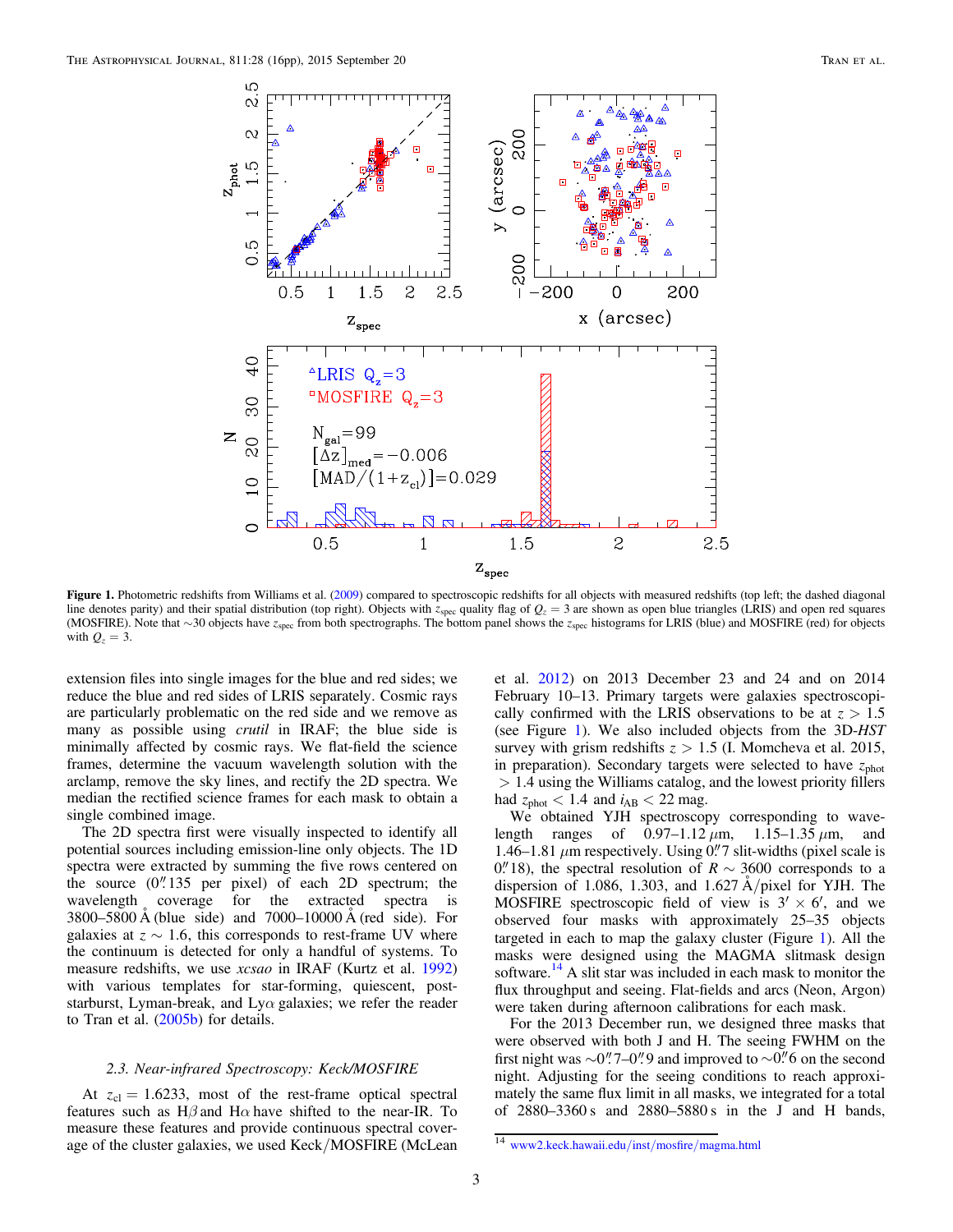respectively; individual exposure times for both JH bands were 120 s. All spectroscopy was taken with an ABBA dither pattern and an offset of 2.<sup>*n*</sup> 5. Long-slit spectroscopy of the standard star Feige 15 was taken on both nights to correct for telluric absorption by the atmosphere and to flux calibrate the data.

For the 2014 February run, we used a single mask to obtain Y band spectroscopy of mostly confirmed cluster members. Conditions on the first night were poor with seeing FWHM of 1.2 (none of these observations are usable) but improved to  $\sim 0$ ". 7–0". 9 for the following three nights. The Y mask was observed each night for 5040–6660 s with individual exposure times of 180 s. The total integration time is 24,300 s, but we note that useful time on target is less due to varying conditions on the first two nights. Data taken under poorer weather conditions were given less weight when combining the observations, i.e., the data were weighted by the signal-tonoise ratio  $(S/N)$  of the continuum.

To reduce the MOSFIRE spectroscopy, we use the publicly available data reduction pipeline (DRP) developed by the instrument team.<sup>15</sup> The DRP provides background-subtracted, rectified, and (vacuum) wavelength calibrated 2D spectra for each slit. Using custom IDL routines, we then correct the 2D spectroscopy for telluric absorption and flux calibrate using the standard star observations. To extract the 1D spectra and associated  $1\sigma$  error spectra, we fit a Gaussian profile along the spatial direction to determine the extraction aperture for each object; typical extraction apertures are  $\sim$  1". For objects that are too faint to fit a spatial profile, we use the Gaussian profile fit to the slit star in the same mask.

The 2D spectra were visually inspected to identify all potential sources; for the most part, these detections are emission lines, e.g., H $\alpha$  in the H-band for galaxies at  $z \sim 1.6$ . Spectroscopic redshifts were determined with two-step method: (1) using xcsao in IRAF with an emission-line template and, where possible, combining JH observations, to measure a redshift and (2) using this redshift to fit 1D Gaussians to emission lines along the spectral direction and propagating errors using the corresponding error spectrum.

For more details on our data reduction, we refer to our MOSFIRE analysis of the COSMOS cluster (Yuan et al. [2014](#page-15-0)). Especially thorough reviews of MOSFIRE observing strategies and data reduction are also presented by Kriek et al. ([2015](#page-14-0)) and Steidel et al. ([2014](#page-15-0)); note that the latter uses the public DRP released for MOSFIRE. Both publications provide extensive discussion on the capabilities of the instrument and strategies for post-processing. A full description of our data reduction for IRC 0218 and the COSMOS galaxy cluster at  $z = 2.1$  also will be presented in T. Nanayakkara et al. (2015, in preparation).

## 2.4. Redshift Catalog

Each spectroscopic redshift is assigned a quality flag  $Q_z$ where  $Q_z = 3$  denotes a robust measurement (multiple spectral lines),  $Q_z = 2$  is likely (single spectral line with potential secondary line), and  $Q_z = 1$  is guess (single line and/or no strong spectral features). The combined spectroscopic observations from LRIS and MOSFIRE yield 130 unique redshifts. Note that all of the cluster galaxies reported here are confirmed with emission-lines, e.g., the split [O II] $\lambda$ 3727 Å doublet or  $H\alpha + [N \pi]$  pair. Faint continua are detected for only a handful of cluster galaxies and are not reliable for measuring

absorption-line redshifts, i.e., our survey is strongly biased toward active galaxies with emission lines. In our analysis, we use only the 109 unique objects with redshift quality flag of  $Q_z = 3$  (54 identified by LRIS and 55 by MOSFIRE).

We find the spectroscopic redshifts are in good agreement with the photometric redshifts (Figure [1](#page-2-0), top left). The  $z_{phot}$ – $z_{spec}$ ) distribution for the 99 objects with  $z_{spec} > 0$  and  $Q_z = 3$  has a median difference of  $[\Delta z]_{\text{med}} = -0.006$ ; we use the median to minimize the effect of redshift outliers. The corresponding absolute median deviation is ∼3% where the latter is determined using  $\Delta z/(1 + z_{\text{spec}})$  and assuming  $z_{\text{spec}} =$ 1.62. For the 49 galaxies at  $1.5 < z<sub>spec</sub> < 1.7$ , the median difference is 0.06 and absolute median deviation is also ∼3%; there is only one spectroscopically confirmed member with  $|z_{phot}$ – $z_{spec}|$  > 0.3.

The redshift distributions in Figure [1](#page-2-0) (bottom) demonstrate how well LRIS and MOSFIRE complement each other. LRIS is effective up to  $z \sim 1.6$  because [O II] is still within the LRIS wavelength range. MOSFIRE is extremely effective at *z* > 1.5 when [O  $\text{III}$ ] and H $\alpha$  move into the J and H bands, respectively.

#### 2.5. NIR Emission-line Fluxes

To obtain spectro-photometric data and correct for the slitloss, we flux calibrate the MOSFIRE observations using a combination of ground-based and HST imaging. We use the standard star flux calibrated data from our custom IDL routines to compare with the data from the (publicly) available UKIDSS Data Release 8 (Quadri et al. [2012](#page-14-0)). More information on the filter systems used in UKIDSS can be found in Hewett et al. ([2006](#page-14-0)).

We mask the sky regions in the spectra by assigning them weights of zero and use an inverse variance weighting to calculate the total spectroscopic fluxes for each 1D spectrum. We use the UKIRT WFCAM filter response functions to be able to directly compare our results with the total broadband photometric fluxes of UKIDSS.

For each MOSFIRE mask in a given band, we calculate the median offset between the spectroscopic magnitudes and the broadband photometric magnitudes for all objects brighter than 23 mag. We use the median offset as the correction factor to be applied to all the objects in the respective masks to account for slit losses. We then calculate the normalized median absolute deviation (MAD) for objects with a broadband magnitude brighter than 24 mag to determine the uncertainty for the scaling process. We find the J-band to have systematically more scatter compared to the H-band. We calculate the flux uncertainties in the calibrated spectra to be ∼20%. A more detailed analysis will be presented in T. Nanayakkara et al. (2015, in preparation).

Our analysis uses Hα*l*6563 Å, Hβ*l*4861 Å, [N II]*l*6583 Å, and  $[O \text{ m}]$  $\lambda$ 5007 Å line fluxes to measure redshifts, SFR, gas attenuation, and gas metallicities of  $z \sim 1.6$  galaxies. H $\alpha$  is the strongest emission line and falls in the H-band; all of the H $\alpha$  detections are measured at  $>4\sigma$  significance for these galaxies. We identify 45 galaxies at  $1.58 \le z<sub>spec</sub> \le 1.68$ (Figure [2](#page-4-0)) with H $\alpha$  fluxes of (0.6–16.5) × 10<sup>-17</sup> erg s<sup>-1</sup> cm<sup>-2</sup>. The H-band includes the much weaker [N II] emission line; objects with [N II] measurements that are below the detection limit of  $\sim$ 0.3 × 10<sup>-17</sup> erg s<sup>-1</sup> cm<sup>-2</sup> and/or detected with statistical significance of  $\langle 2\sigma \rangle$  are assigned  $1\sigma$  upper limits

<sup>&</sup>lt;sup>15</sup> https://github.com/Mosfi[re-DataReductionPipeline](https://github.com/Mosfire-DataReductionPipeline/MosfireDRP)/MosfireDRP from the line-fitting.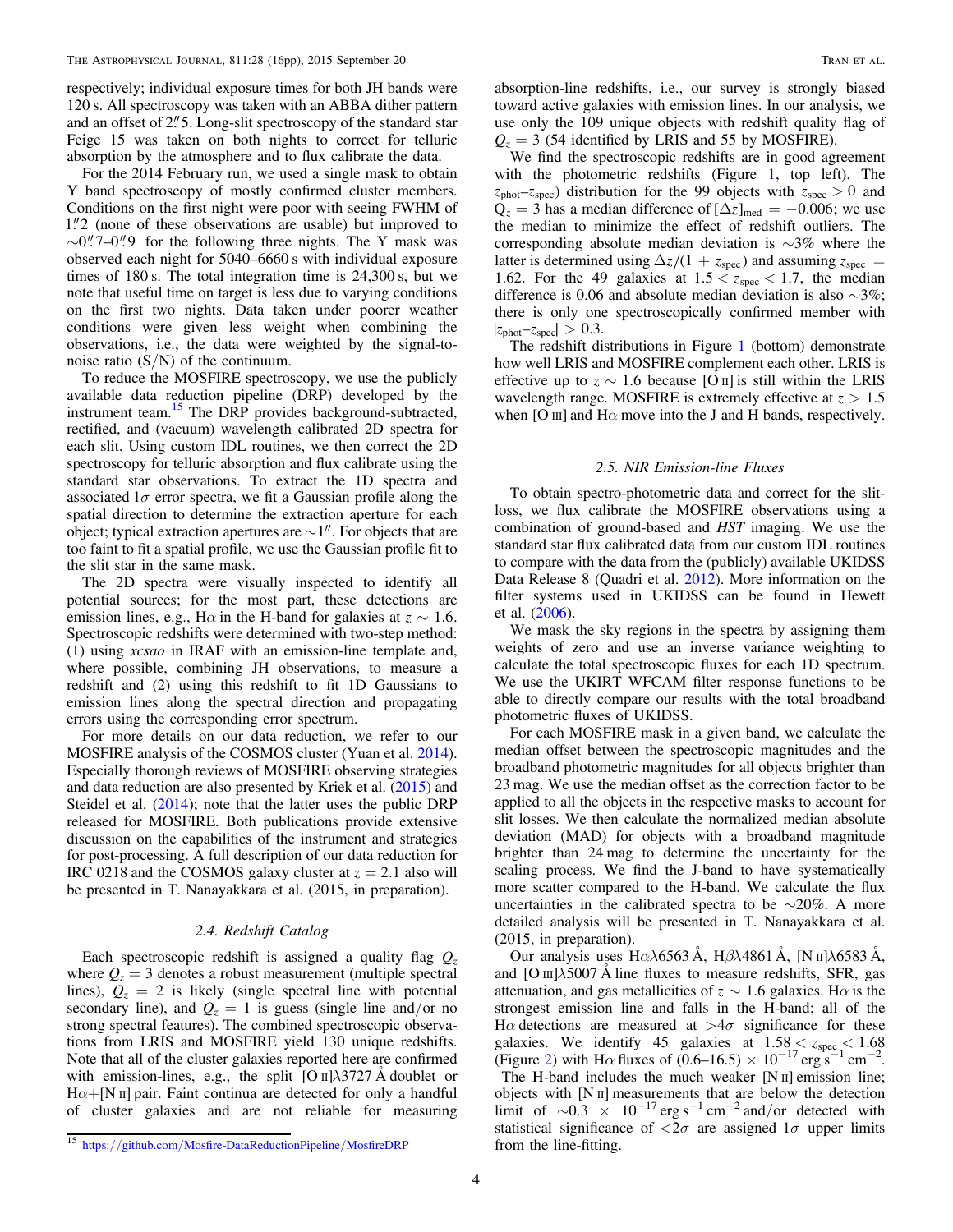<span id="page-4-0"></span>

**Figure 2.** Galaxy cluster IRC 0218's redshift range (left panel) is determined by bootstrapping the 45 galaxies at 1.58 <  $z_{\text{spec}}$  < 1.68. We measure the cluster's median redshift and velocity dispersion to be  $z_{\text{cl}} =$ by  $\pm 3\sigma_{\rm cl}$  (left panel, dotted vertical lines) which isolates 33 emission-line members (filled histograms). The spatial distribution of the confirmed cluster members is shown in the right panel (filled circles); galaxies outside the cluster redshift range (open histogram) are shown as open circles. At  $z = 1.62$ , the projected angular scale is 8.471 kpc per arcsec; the large dotted circles correspond to projected (proper) radii at  $z = 1.62$  of 0.5 and 1 Mpc.

For our analysis of star formation and gas metallicities, we use the narrow redshift range of  $1.6118 < z<sub>spec</sub> < 1.6348$ defined by our kinematic analysis (Section 3.1) and exclude the cluster galaxies that are X-ray detected (1) and that host broad-line AGN (1; identified by H $\alpha$  and [N  $\text{II}$ ]); this leaves 26 star-forming cluster galaxies with  $H\alpha$  fluxes and a stellar mass range of  $log(M_{\star}/M_{\odot}) = 9.2{\text -}10.9$  $log(M_{\star}/M_{\odot}) = 9.2{\text -}10.9$  $log(M_{\star}/M_{\odot}) = 9.2{\text -}10.9$  (Table 1). We consider measurements for both individual galaxies as well as for stacked spectra divided into three stellar mass bins.

To stack the spectra, we first divide the 26 star-forming members into three stellar mass bins with ranges of  $log(M_{\star}/M_{\odot}) = 9.2{\text -}9.6$  (9 members),  $log(M_{\star}/M_{\odot}) = 9.6{\text -}10.2$ (9 members), and  $log(M_{\star}/M_{\odot}) = 10.2{\text -}10.9$  (8 members). We normalize the individual galaxies by their  $H\alpha$  flux to give them equal weight (e.g., Sanders et al. [2015](#page-14-0)), convert the spectra to rest-frame values, combine the spectra, and then measure the line fluxes by fitting Gaussian profiles. Confidence intervals for the line fluxes are determined by boot-strapping the 1D spectra. The stacked spectra show even the weaker emission lines  $H\beta$  and [N II] as well as the [S II] doublet (Figure [3](#page-6-0)).

#### 2.6. Stellar Masses and Stellar Attenuation

To determine stellar masses  $(M_{\star})$  and stellar attenuation  $(A<sub>V,star,SB</sub>; Table 1)$  $(A<sub>V,star,SB</sub>; Table 1)$  $(A<sub>V,star,SB</sub>; Table 1)$ , we use the catalog of the UDS field from Quadri et al. ([2012](#page-14-0)) with our spectroscopic redshifts. Both *M* and  $A_{V, \text{star, SB}}$  are determined by using FAST (Kriek et al. [2009](#page-14-0)) to fit Spectral Energy Distributions (SEDs) to the multi-wavelength imaging. We use a Chabrier ([2003](#page-14-0)) initial stellar mass function, constant solar metallicity, and exponentially declining SFR ( $\tau = 10$  Myr to 10 Gyr).

We also use FAST to determine the corresponding errors for  $M_{\star}$  and  $A_{V, \text{star, SB}}$ ; the latter assumes  $R_{V_{\star}} = 4.05$  (starburst attenuation curve; Calzetti et al. [2000](#page-14-0)).<sup>16</sup> FAST determines confidence intervals by using Monte Carlo simulations and modifying the observed fluxes by their photometric errors in each simulation. Note that there are degeneracies between stellar attenuation, star formation histories, metallicities, and dust laws calculated by FAST. These degeneracies can

sometimes be broken by independently measuring, e.g., nebular attenuation. For a subsample of the galaxies, we measure both H $\alpha$  and H $\beta$  emission to determine the Balmer decrement and thus compare nebular to stellar attenuation (Section [3.2](#page-5-0)).

#### 3. ANALYSIS

# 3.1. Galaxy Cluster Kinematics

Our combined LRIS and MOSFIRE spectroscopic survey confirms 109 unique objects with redshift quality flag  $Q_z = 3$ ; of these, 9 are stars. We identify 45 galaxies at  $1.58 < z<sub>spec</sub>$  $<$  1.68 and the galaxy cluster is a well-defined peak in the redshift distribution at  $z \sim 1.6$  (Figure [1,](#page-2-0) bottom). To determine the cluster redshift and redshift range, we first need to identify the members. We remove outliers iteratively using a MAD; the MAD is less sensitive to outliers that can be problematic for dynamically young systems such as IRC 0218. For a Gaussian distribution,  $\sigma \approx 1.48 \times \text{MAD}$  and we use  $3\sigma$ limits to define the redshift range. We employ five iterations and find a stable solution requires only two iterations: IRC 0218 has 33 members within  $1.6118 < z_{\text{spec}} < 1.6348$  which corresponds to limits defined by  $\pm 3\sigma$  (Figure 2).

To determine IRC 0218's redshift, we bootstrap the 33 galaxies (15000 realizations; Beers et al. [1990](#page-14-0)) and measure a median cluster redshift of  $z_{cl} = 1.6233 \pm 0.0003$  and mean cluster redshift of  $1.6232 \pm 0.0004$ . The cluster galaxies have a strikingly narrow redshift distribution and the cluster velocity dispersion (from the bootstrapped distribution) is correspondingly low:  $\sigma_{\text{cl}} = 254 \pm 50 \text{ km s}^{-1}$ , i.e., more like a group than a fully developed galaxy cluster (see Section [4.1](#page-8-0)). Figure 2 (right) shows that most  $(20/33)$  of the cluster members are within  $R_{\text{proj}} < 1$  Mpc of the BCG. If we consider only the members at  $R_{\text{proj}} < 0.5$  Mpc, the cluster redshift and velocity dispersion are virtually identical. The combination of high spatial density and low velocity dispersion are very conducive to galaxy–galaxy merging (Rudnick et al. [2012;](#page-14-0) Lotz et al. [2013](#page-14-0)), i.e., frequency and duration of galaxy–galaxy interations is higher than in a field environment.

IRC 0218's redshift and velocity dispersion do not change significantly if we limit our analysis to either the MOSFIRE or LRIS observations only. If we repeat our analysis using only

<sup>&</sup>lt;sup>16</sup> The starburst (SB) attenuation curve is commonly referred to as the Calzetti law and is appropriate for continuum measurements. We use "starburst" as requested by D. Calzetti.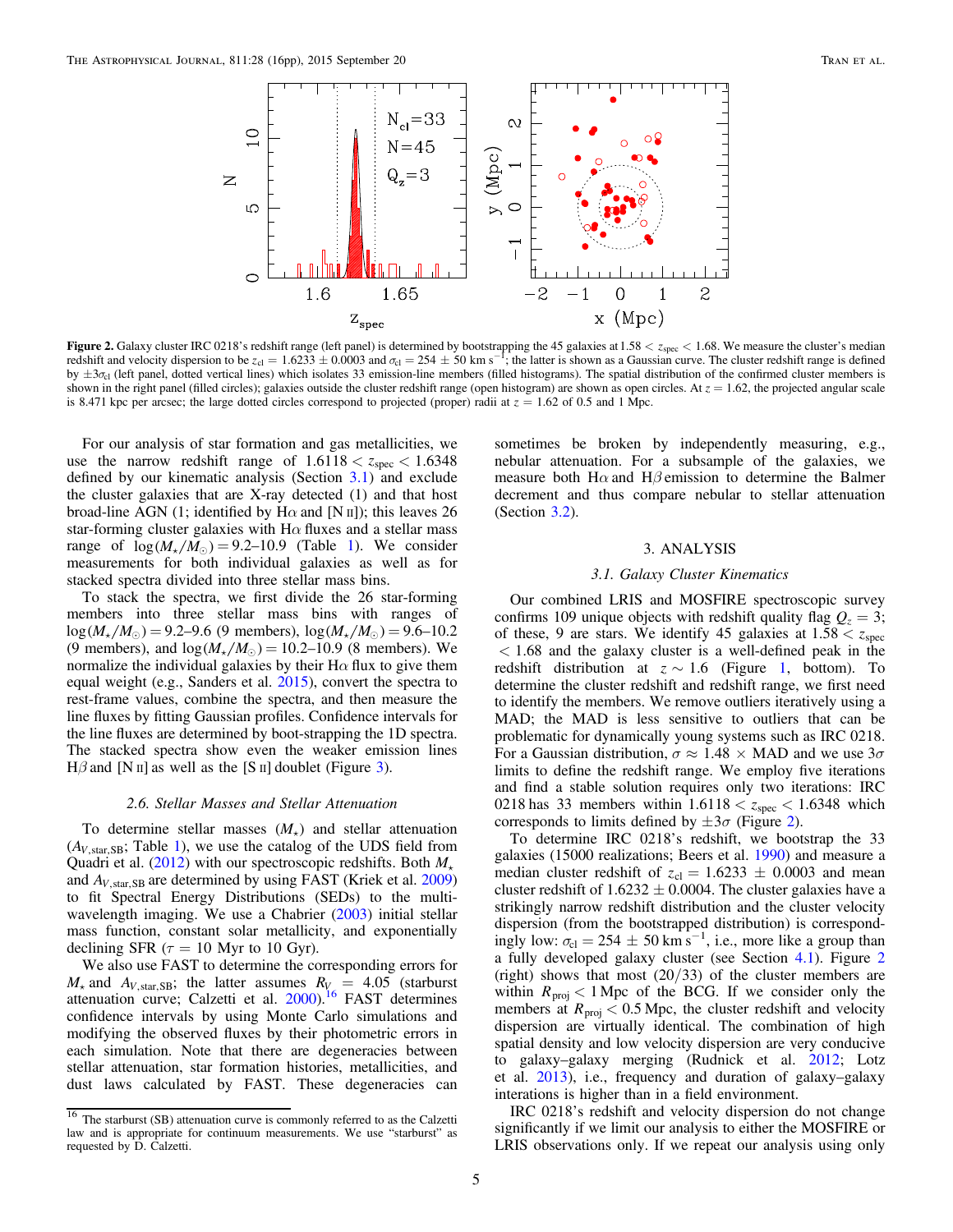Properties of H $\alpha$ -detected IRC 0218 Members<sup>a</sup>

<span id="page-5-0"></span>

| Keck ID | $\alpha$ (2000) | $\delta(2000)$ | 1 mag | z <sub>spec</sub> | $log(M_{\star}/M_{\odot})$ | $A_{V, \text{star, SB}}$ | $fH\alpha^b$   | $fH\beta^b$   | $f[N\,\mathrm{II}]^{\mathrm{b}}$ | $SFR(H\alpha_{star})^c$ |
|---------|-----------------|----------------|-------|-------------------|----------------------------|--------------------------|----------------|---------------|----------------------------------|-------------------------|
| 36395   | 34.61690        | $-5.20299$     | 24.70 | 1.613             | $9.41_{-0.08}^{+0.18}$     | $0.2^{+0.3}_{-0.2}$      | $1.8 \pm 0.1$  | $0.0 \pm 0.6$ | $0.4 \pm 0.3$                    | 2.2                     |
| 36849   | 34.56660        | $-5.19900$     | 25.00 | 1.624             | $9.60_{-0.15}^{+0.07}$     | $0.1^{+0.3}_{-0.1}$      | $3.4 \pm 0.2$  | $0.9 \pm 0.4$ | $0.2 \pm 0.2$                    | 3.6                     |
| 37269   | 34.56870        | $-5.19590$     | 24.72 | 1.624             | $10.39_{-0.11}^{+0.05}$    | $0.1^{+0.5}_{-0.1}$      | $5.1 \pm 0.5$  | $0.4 \pm 0.5$ | $0.8 \pm 0.3$                    | 5.3                     |
| 37522   | 34.60300        | $-5.19369$     | 24.95 | 1.622             | $10.20^{+0.17}_{-0.07}$    | $1.1^{+0.2}_{-0.5}$      | $2.1 \pm 0.2$  | $0.4 \pm 0.3$ | $0.7 \pm 0.1$                    | 8.1                     |
| 38080   | 34.61000        | $-5.18868$     | 24.15 | 1.625             | $10.34_{-0.14}^{+0.00}$    | $0.1^{+0.2}_{-0.1}$      | $10.3 \pm 0.2$ | $2.6 \pm 0.5$ | $1.6 \pm 0.2$                    | 11.0                    |
| 38455   | 34.60940        | $-5.18625$     | 24.02 | 1.623             | $10.87^{+0.02}_{-0.08}$    | $0.8^{+0.1}_{-0.2}$      | $4.6 \pm 0.2$  | $1.2 \pm 0.3$ | $0.8 \pm 0.2$                    | 12.2                    |
| 39150   | 34.59990        | $-5.17829$     | 25.50 | 1.624             | $9.22_{-0.06}^{+0.14}$     | $0.2^{+0.3}_{-0.2}$      | $2.3 \pm 0.1$  | $0.3 \pm 0.5$ | $0.4 \pm 0.1$                    | 2.8                     |
| 39463   | 34.59290        | $-5.17625$     | 24.23 | 1.622             | $9.57^{+0.05}_{-0.10}$     | $0.1^{+0.1}_{-0.1}$      | $8.7 \pm 0.2$  | $1.7 \pm 0.6$ | $0.7 \pm 0.1$                    | 9.2                     |
| 39771   | 34.59280        | $-5.17402$     | 24.36 | 1.623             | $9.81^{+0.07}_{-0.16}$     | $0.6^{+0.2}_{-0.2}$      | $4.9 \pm 0.3$  | $1.3 \pm 0.4$ | $1.6 \pm 0.2$                    | 10.1                    |
| 39989   | 34.58750        | $-5.17219$     | 25.28 | 1.623             | $10.29_{-0.05}^{+0.10}$    | $0.2^{+0.8}_{-0.2}$      | $3.6 \pm 0.3$  | $0.0 \pm 0.3$ | $2.5 \pm 0.3$                    | 4.3                     |
| 40243   | 34.61680        | $-5.16958$     | 24.78 | 1.622             | $9.61_{-0.05}^{+0.07}$     | $0.2^{+0.2}_{-0.2}$      | $2.4 \pm 0.2$  | $0.3 \pm 0.5$ | $0.4 \pm 0.1$                    | 2.8                     |
| 40382   | 34.61750        | $-5.16884$     | 25.18 | 1.623             | $10.05_{-0.15}^{+0.08}$    | $1.4^{+0.2}_{-0.2}$      | $5.3 \pm 0.2$  | $1.1 \pm 0.3$ | $1.1 \pm 0.2$                    | 30.8                    |
| 40568   | 34.58070        | $-5.16690$     | 24.79 | 1.626             | $9.49_{-0.05}^{+0.08}$     | $0.0^{+0.3}_{-0.0}$      | $6.7 \pm 0.3$  | $1.4 \pm 0.2$ | $0.8 \pm 0.1$                    | 6.2                     |
| 40729   | 34.58480        | $-5.16558$     | 24.76 | 1.627             | $9.49_{-0.12}^{+0.01}$     | $0.1^{+0.2}_{-0.1}$      | $2.0 \pm 0.4$  | $0.2 \pm 0.4$ | $0.0 \pm 0.1$                    | 2.1                     |
| 40731   | 34.59280        | $-5.16529$     | 24.84 | 1.625             | $9.25_{-0.13}^{+0.04}$     | $0.0^{+0.3}_{-0.0}$      | $2.7 \pm 0.1$  | $2.2 \pm 0.7$ | $0.5 \pm 0.2$                    | 2.5                     |
| 41189   | 34.62220        | $-5.16206$     | 23.77 | 1.623             | $9.78_{-0.05}^{+0.09}$     | $0.2^{+0.2}_{-0.2}$      | $9.0 \pm 0.5$  | $2.8 \pm 0.3$ | $1.4 \pm 0.2$                    | 10.9                    |
| 41297   | 34.60190        | $-5.16097$     | 24.44 | 1.622             | $9.93_{-0.16}^{+0.11}$     | $0.8^{+0.2}_{-0.2}$      | $5.3 \pm 0.3$  | $0.5 \pm 0.4$ | $0.8 \pm 0.1$                    | 14.0                    |
| 41548   | 34.59790        | $-5.15948$     | 24.48 | 1.624             | $10.50^{+0.15}_{-0.15}$    | $1.0^{+0.3}_{-0.3}$      | $7.3 \pm 0.3$  | $0.1 \pm 0.5$ | $2.0 \pm 0.3$                    | 25.1                    |
| 41956   | 34.59960        | $-5.15566$     | 23.75 | 1.621             | $10.25_{-0.01}^{+0.05}$    | $1.0^{+0.1}_{-0.2}$      | $14.6 \pm 0.4$ | $2.6 \pm 0.8$ | $4.3 \pm 0.2$                    | 50.2                    |
| 43178   | 34.61020        | $-5.14441$     | 24.66 | 1.621             | $10.47^{+0.13}_{-0.30}$    | $1.2^{+0.6}_{-0.3}$      | $5.4 \pm 0.3$  | $1.1 \pm 0.5$ | $2.0 \pm 0.2$                    | 24.3                    |
| 44102   | 34.56320        | $-5.13659$     | 24.62 | 1.621             | $10.69^{+0.20}_{-0.14}$    | $0.4^{+1.4}_{-0.2}$      | $13.8 \pm 0.3$ | $1.0 \pm 0.6$ | $4.1 \pm 0.2$                    | 21.5                    |
| 44403   | 34.57880        | $-5.13336$     | 24.88 | 1.622             | $9.36_{-0.00}^{+0.11}$     | $0.2^{+0.2}_{-0.2}$      | $4.9 \pm 0.3$  | $2.0 \pm 0.6$ | $0.3 \pm 0.1$                    | 5.9                     |
| 44459   | 34.62260        | $-5.13383$     | 23.93 | 1.624             | $10.12_{-0.13}^{+0.12}$    | $0.4^{+0.3}_{-0.2}$      | $7.0 \pm 0.3$  | $0.2 \pm 0.5$ | $0.5 \pm 0.3$                    | 11.0                    |
| 44587   | 34.56660        | $-5.13347$     | 24.12 | 1.621             | $9.92^{+0.03}_{-0.14}$     | $0.5^{+0.2}_{-0.1}$      | $4.9 \pm 0.3$  | $2.2 \pm 0.5$ | $0.5 \pm 0.1$                    | 8.8                     |
| 45959   | 34.56070        | $-5.12105$     | 25.05 | 1.620             | $9.28_{-0.06}^{+0.22}$     | $1.6^{+0.0}_{-0.3}$      | $2.0 \pm 0.2$  | $0.3 \pm 0.4$ | $0.0 \pm 0.1$                    | 15.2                    |
| 46922   | 34.61150        | $-5.11372$     | 23.21 | 1.630             | $10.16_{-0.07}^{+0.14}$    | $0.4^{+0.3}_{-0.1}$      | $14.9 \pm 0.4$ | $4.2 \pm 0.4$ | $5.7 \pm 0.3$                    | 23.6                    |
|         |                 |                |       |                   |                            |                          |                |               |                                  |                         |

<sup>a</sup> IRC 0218 members (1.6118 < *z*<sub>spec</sub> < 1.6348; see Section [3.1](#page-4-0)) that have H $\alpha$  emission as measured with MOSFIRE. b Observed fluxes in units of 10<sup>-17</sup> erg s<sup>-1</sup> cm<sup>-2</sup>. Note that in several cases,  $fH\beta$  and  $f[N]$  u

 ${}^{\rm c}$  H $\alpha$  fluxes are corrected for dust using  $A_{V, \text{star}}$  (Equation ([7](#page-6-0)); see Section 3.2) and then converted to star formation rates using the relation from Hao et al. ([2011](#page-14-0)).

the MOSFIRE redshifts, there are 30 members: the median cluster redshift remain the same and the velocity dispersion decreases slightly to  $\sigma_{\text{cl,MOS}} = 220 \pm 43 \text{ km s}^{-1}$ . Using only the LRIS redshifts, there are 17 members: the median cluster redshift remains the same and the velocity dispersion increases slightly to  $\sigma_{\text{cl,LRIS}} = 305 \pm 118 \text{ km s}^{-1}$ .

#### 3.2. Balmer Decrement and Attenuation

For a subset of MOSFIRE-detected galaxies, we are able to measure both  $H\beta$  and  $H\alpha$  and thus directly determine their internal extinction via the Balmer decrement. H $\alpha$  is by far the stronger line (Figure [3](#page-6-0)) where  $H\alpha/H\beta = 2.86$  is the intrinsic line flux ratio for Case B recombination with electron temperature  $T_e = 10^4$  K and electron density of  $n_e = 100$  cm<sup>-3</sup> (Osterbrock [1989](#page-14-0)). In addition to being weaker, at  $z \sim 1.6$  the Hβ line falls in a region of telluric absorption ( $λ<sub>obs</sub> \sim 1.264$   $μ$ m) which makes it even more challenging to measure.

Only 12 cluster galaxies meet our selection criteria of  $H\beta$  $\geqslant 0.5 \times 10^{-17}$  erg s<sup>-1</sup> cm<sup>-2</sup> measured at  $\geqslant 3\sigma$  significance (Figure [4,](#page-7-0) left). There are nine cluster galaxies with  $H\alpha/H\beta$  $\geq$  2.86 and three members with lesser values that are within  $\sim$ 1-2 $\sigma$  of this ratio (Figure [4](#page-7-0), left). The latter are likely to have negligible attenuation and so we set their attenuation to zero.

The total attenuation curve is parameterized by

$$
R_V \equiv \frac{A_V}{E(B-V)}\tag{1}
$$

$$
k(\lambda) = \frac{A(\lambda)}{E(B - V)}
$$
 (2)

where  $A(\lambda)$  is the total magnitude of the extinction at wavelength  $\lambda$  and  $E(B - V)$  is the color excess as measured by nebular lines or the stellar continuum. For galaxies with a measured Balmer decrement, the color excess is determined directly from the observed line fluxes with

$$
E(B - V)_{\text{H II}} = [k(\text{H}\beta) - k(\text{H}\alpha)]^{-1} 2.5 \log_{10} \left( \frac{\text{H}\alpha/\text{H}\beta}{2.86} \right).
$$
\n(3)

Using the Cardelli et al. ([1989;](#page-14-0) CCM) attenuation curve for the diffuse interstellar medium where  $R_V = 3.1$ ,  $k(\text{H}\alpha) = 2.53$ , and  $k(H\beta) = 3.61$ , the color excess is then

$$
E(B - V)_{\text{H II}} = 2.33 \log_{10} \left( \frac{\text{H}\alpha/\text{H}\beta}{2.86} \right).
$$
 (4)

Figure [4](#page-7-0) (right) compares the color excess of the ionized gas  $E(B - V)_{\text{H II}}$  to that of the stellar population  $E(B - V)_{\text{star}}$ ; the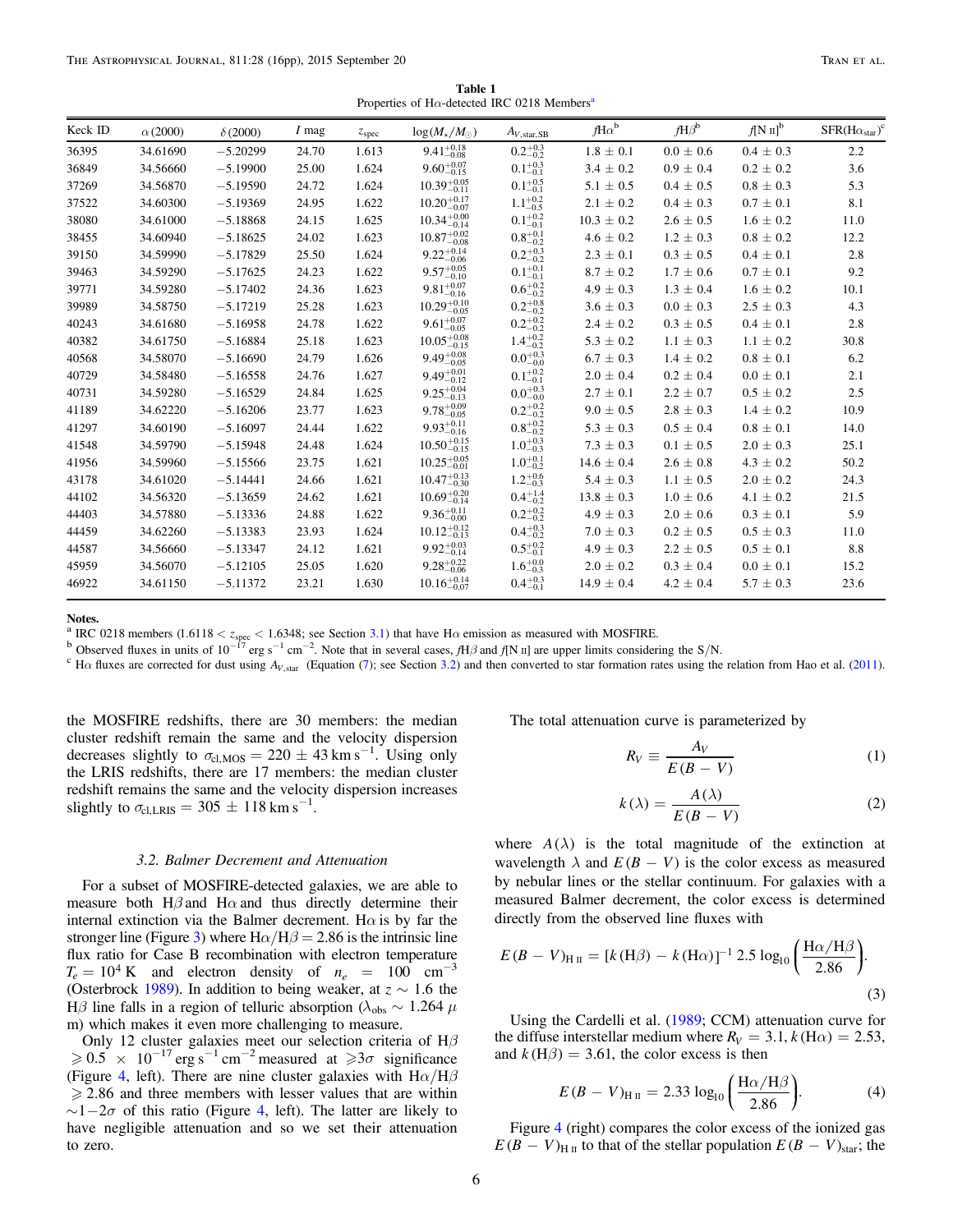<span id="page-6-0"></span>

Figure 3. We divide the 26 H $\alpha$  $\lambda$ 6563 Å-detected cluster galaxies into three separate mass bins and stack their spectra; for clarity, the stacked spectra are smoothed and offset in flux. The stellar mass range is  $log(M_{\star}/M_{\odot}) = 9.2{\text -}10.9$  $log(M_{\star}/M_{\odot}) = 9.2{\text -}10.9$  $log(M_{\star}/M_{\odot}) = 9.2{\text -}10.9$  (Table 2) and the median stellar mass for each bin is included in the figure; from low to high mass bin, there are 9, 9, and 8 members. The individual spectra are first normalized by the H $\alpha$  flux and converted to rest-frame values, and then the median is taken. At  $z_{\text{cl}} = 1.6233$ , the spectral range corresponding to MOSFIRE includes H $\beta\lambda$ 4861 Å and the [O III] $\lambda\lambda$ 4959, 5007 Å pair (top; J-band), and H $\alpha$ , [N II] $\lambda$ 6583 Å, and the [S  $\text{II}$ ] $\lambda\lambda$ 6717, 6731 Å pair (bottom; H-band).

latter is determined by fitting to the (UV) stellar continuum with FAST (solar metallicity) and assuming  $R_{V,SB} = 4.05$ (Calzetti et al. [2000](#page-14-0)). For the error in  $E(B - V)_{\text{H II}}$ , we add the H $\alpha$  and H $\beta$  line flux errors in quadrature. For the cluster galaxies, the nebular  $E(B - V)_{\text{H II}}$  is larger than that of the stellar component  $E(B - V)_{star, SB}$ . This is consistent with results at  $z \sim 0$  and  $z \sim 1.4$  that support a ratio of  $E(B - V)_{\text{star}}$  to  $E(B - V)_{\text{H II}}$  of 0.44 (Calzetti et al. [2000](#page-14-0); Price et al. [2014](#page-14-0)). However, we note the large scatter in this ratio that mirrors results from recent studies of field galaxies at  $z \sim 2$  (Reddy et al. [2015](#page-14-0)). Although it is tempting to measure this ratio using the cluster galaxies, our limited sample does not allow us to confirm nor exclude the ratio of 0.44.

Figure [5](#page-8-0) (left) shows the cluster galaxies that satisfy our rigorous H $\beta$  criteria and compares their nebular attenuation to stellar mass. The members do not define a correlation between  $A(H\alpha)_{H\text{II}}$  and  $M_{\star}$ , in contrast to results at  $z \sim 0.1$  (Garn & Best  $2010$ ) and  $z \sim 1.4$  (Price et al. [2014](#page-14-0)), nor is any trend visible when we stack the spectra into three mass bins.

The cluster galaxies define a clearer trend between stellar attenuation  $A_{V, \text{star, SB}}$  as measured by FAST (Figure [5,](#page-8-0) right) and  $M_{\star}$ . The least-squares fit to the 20 members<sup>17</sup> is

$$
A_{V,\text{star,SB}} = 0.48 \log \left[ M_{*}/M_{\odot} \right] - 4.36 \tag{5}
$$

where  $\sigma_{\rm rms} = 0.34$ . A fit using only the 9 members with a measured Balmer decrement is identical. The relation between  $A_V$ <sub>star</sub> s<sub>B</sub> and  $M_{+}$  seems to be shallower than measured for the field at  $z \sim 1.4$  (Price et al. [2014](#page-14-0)), but there is large scatter.

How then can we correct our  $H\alpha$  fluxes for attenuation given that for most of the H $\alpha$ -detected galaxies, we only have the stellar attenuation  $A_{V, \text{star, SB}}$  measured by FAST? For simplicity, we first correct the H $\alpha$  line fluxes using the nebular attenuation curve from Cardelli et al. ([1989](#page-14-0)) with  $R_V = 3.1$ 

$$
A(\text{H}\alpha)_{\text{HII}} = 2.53 \times E(B - V)_{\text{HII}}.
$$
 (6)

We then use the observed stellar to nebular attenuation ratio of  $E(B - V)_{\text{star}} = 0.44 \times E(B - V)_{\text{H II}}$  (Calzetti et al. [2000](#page-14-0)) and the stellar attenuation  $A_{V, \text{star, SB}}$  as measured by FAST for all of the galaxies where  $E(B - V)_{\text{star}} = A_{V,\text{star,SB}}/4.05$  (see also Steidel et al. [2014](#page-15-0))

$$
A(\text{H}\alpha)_{\text{HII}} = 5.75 \times E(B - V)_{\text{star}}.\tag{7}
$$

We use Equation (7) to correct all of the H $\alpha$  fluxes for attenuation and determine corresponding SFR. Recently Reddy et al. ([2015](#page-14-0)) measure  $R_V = 2.505$  for field galaxies at  $z \sim 2$ , a value that is lower than the  $R_V$  for the starburst and diffuse ISM attenuation curves. However, we cannot discriminate between these models given our limited cluster sample.

 $17$  We exclude X-ray and broad-line AGN from the fit and also member 45959 whose SED fit indicates a very dusty low-mass galaxy (see Table [1](#page-5-0)).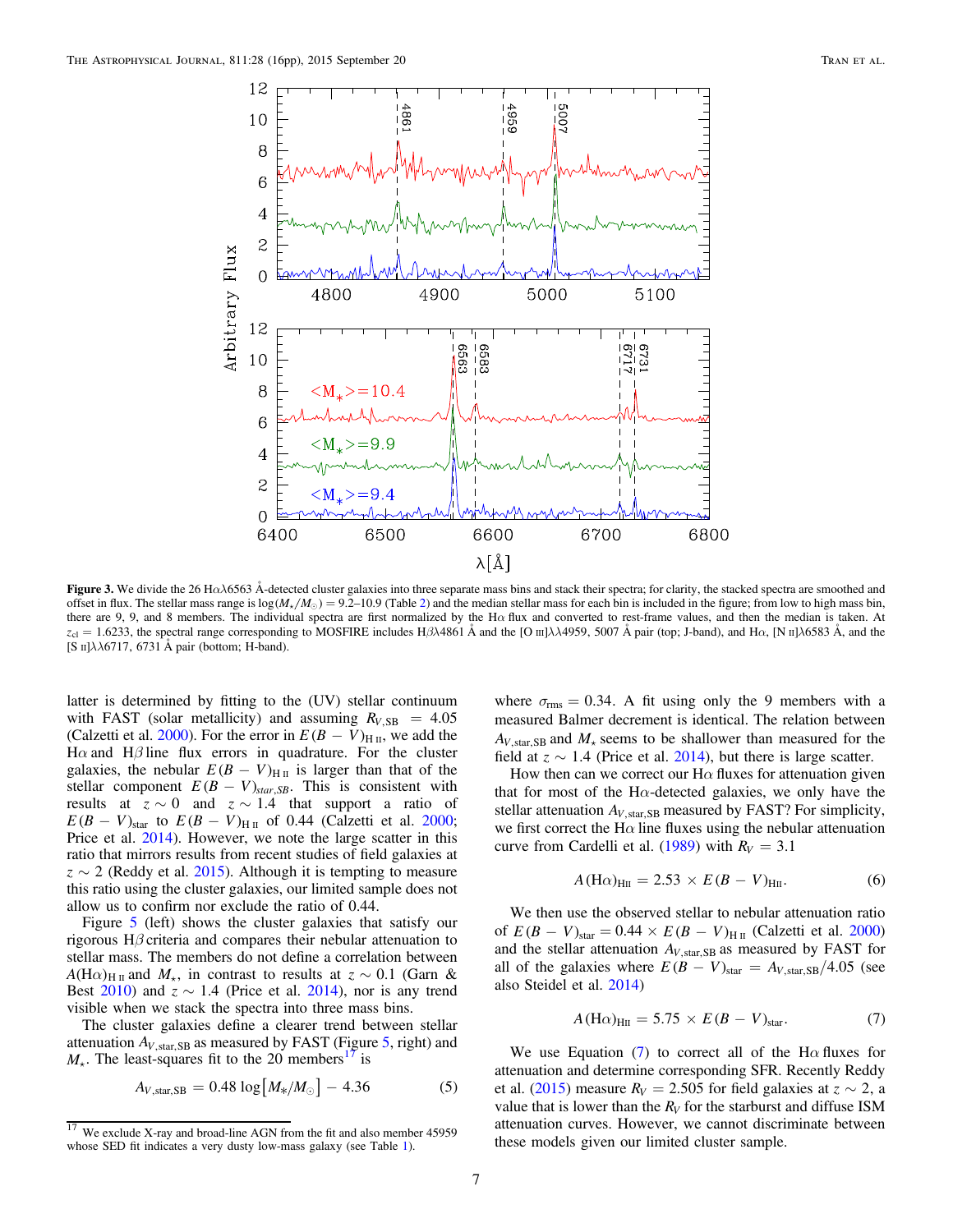<span id="page-7-0"></span>

**Figure 4.** Left: distribution of H $\alpha$  vs. H $\beta$  line fluxes ( $\times 10^{-17}$  erg s<sup>-1</sup> cm<sup>-2</sup>) as measured with MOSFIRE where the diagonal line corresponds to H $\alpha/H\beta = 2.86$ <br>(Balmer decrement for Case B recombination). Our (Balmer decrement for Case B recombination). Our requirement of H $\beta \ge 0.5 \times 10^{-17}$  erg s<sup>-1</sup> cm<sup>-2</sup> measured at  $\ge 3\sigma$  confidence identifies 12 cluster galaxies (filled circles); included are the 1*σ* errors determined from propagating the error spectra. The attenuation for the three cluster galaxies with  $H\alpha/H\beta < 2.86$  is likely negligible and so we set their Balmer decrement to 0. Right: the color excess measured using the Balmer decrement compared to the color excess from the stellar continuum measured with FAST; we include only the nine cluster galaxies with  $H\alpha/H\beta \geq 2.86$  and use the CCM89 reddening law to calculate the nebular  $E(B - V)$ . For reference, we include the ratio of stellar to nebular  $E(B - V)$  measured for local starburst galaxies where the color excess for stars is less  $(f = 0.44$ , dashed line; Calzetti et al. [2000](#page-14-0)). The cluster galaxies at  $z \sim 1.6$  follow this general trend, but there is signicant scatter that mirrors recent results based on larger samples of field galaxies (see Reddy et al. [2015](#page-14-0)).

# 3.3. Hα SFR

To determine H $\alpha$  SFR, we correct for attenuation using  $E(B - V)_{\text{star}}$  (Equation ([7](#page-6-0))) and convert the H $\alpha$  fluxes to SFR using the relation from Hao et al.  $(2011)$  $(2011)$  $(2011)$ :

$$
\log[\text{SFR}(\text{H}\alpha_{\text{star}})] = \log[L(\text{H}\alpha_{\text{star}})] - 41.27. \tag{8}
$$

This relation assumes a Kroupa IMF  $(0.1-100 \ M_{\odot})$ ; Kroupa [2001](#page-14-0)), but the relation for a Chabrier IMF is virtually identical (difference of 0.05). The uncorrected  $H\alpha$  fluxes of the 26 star-forming members range from 1.8 to 14.9  $\times$  $10^{-17}$  erg s<sup>-1</sup> cm<sup>-2</sup>. Using  $E(B - V)_{\text{star}}$  to correct for attenuation, the corresponding  $H\alpha$  SFR are 2–50  $M_{\odot}$  yr<sup>-[1](#page-5-0)</sup> (Table 1). We have excluded X-ray detected members and broad-line AGN.

The cluster field was imaged with Spitzer MIPS as part of the legacy UKIDSS Ultra Deep Survey (SpUDS PI: J. Dunlop) and the catalog includes all sources detected with  $S/N > 5$ which corresponds to a flux of  $\sim$ 40  $\mu$  Jy. The 24  $\mu$ m fluxes are converted to total infrared luminosities  $(L_{IR})$  using the Chary & Elbaz ( $2001$ ) templates, and SFRs are calculated from  $L_{IR}$  using the prescription of Kennicutt ([1998](#page-14-0)), adjusted to the Chabrier IMF. We are able to measure 24  $\mu$ m fluxes for the six cluster members with the highest  $H\alpha$  (>20  $M_{\odot}$  yr<sup>-1</sup>).

Even with correcting for dust attenuation, the  $H\alpha_{star}$  SFRs are lower compared to the 24  $\mu$ m SFRs: on average, the 24  $\mu$ m SFRs for the six detected members  $(42-155 \ M_{\odot} \text{ yr}^{-1})$  are a factor of  $\sim$ 3 larger. The advantage of using H $\alpha$  is that we are significantly more sensitive, i.e., we can measure SFRs to  $\sim$ 2  $M_{\odot}$  yr<sup>-1</sup> compared to  $\sim$ 40  $M_{\odot}$  yr<sup>-1</sup> with the 24  $\mu$ m observations, and thus we are not limited to only the most strongly star-forming dust-obscured cluster galaxies. Papovich et al. ([2007](#page-14-0)) also showed that for galaxies at  $z \sim 2$ , SFRs based on Chary & Elbaz  $(2001)$  $(2001)$  $(2001)$  templates fit only to 24  $\mu$ m are larger by  $\sim$ 2–5 compared to SFRs based on a combination 24  $\mu$ m, 70  $\mu$ m, and 160  $\mu$ m. This is intriguingly consistent with the offset we measure when comparing our H $\alpha_{\text{star}}$  SFRs to the 24  $\mu$ m SFRs.

We confirm the original measurement by Tran et al. ([2010](#page-15-0)) of an elevated SFR within the cluster core: the integrated  $H\alpha_{star}$ 

SFR per square Mpc at  $R_{\text{proj}} < 0.25$  Mpc is about six times higher than at  $R_{\text{proj}} < 2 \text{ Mpc}$  $R_{\text{proj}} < 2 \text{ Mpc}$  $R_{\text{proj}} < 2 \text{ Mpc}$  (Figure [6;](#page-9-0) Table 2). The five starforming members at  $R_{\text{proj}} < 0.25$  Mpc have stellar masses of  $log(M_{\star}/M_{\odot}) = 9.3{\text -}10.3$ . The cluster galaxies also show increasing SFR with stellar mass (Figure [7](#page-9-0)). We stress that the integrated  $H\alpha_{star}$  SFRs are lower limits because (1) for the six members with both  $H\alpha_{star}$  and 24  $\mu$ m SFRs, the 24  $\mu$ m values are on average  $\sim$ 3 times higher; and (2) the limited spatial coverage of the NIR spectroscopy combined with the increasing contamination by field galaxies means we identify fewer H $\alpha$ -emitting members at larger  $R_{\text{proj}}$ . In Section [4.4,](#page-11-0) we compare in detail the cluster  $H\alpha_{star}$  SFRs to that measured for the field at  $z \sim 2$ .

### 3.4. Gas Phase Metallicities

Following several recent analyses on gas metallicities in the field (Kulas et al. [2013;](#page-14-0) Steidel et al. [2014](#page-15-0); Sanders et al. [2015](#page-14-0)), we measure the oxygen abundance for the cluster galaxies using the N2 method calibrated by Pettini & Pagel  $(2004)$  $(2004)$  $(2004)$ :

$$
12 + \log(O/H)_{N2} = 8.90 + 0.57 \times \log([N \text{ II}] / H\alpha). \quad (9)
$$

We use only N2 to measure gas metallicities due to our limited ability to measure  $H\beta$  and [O  $\text{III}$ ] for individual galaxies. We exclude X-ray detected members and broad-line AGN; we also follow Sanders et al. ([2015](#page-14-0)) and require that  $log([N \pi]/H\alpha) < -0.3$  to remove potential AGN which removes one member. From our sample of  $H\alpha$ -detected cluster galaxies, we measure N2 for the 20 members where the [N II] emission line is detected at  $(S/N) > 2$ ; note that [N II] is much weaker than H $\alpha$ . For five additional members, we place  $1\sigma$  upper limits on N2. We also measure gas metallicities for the binned spectra (Figure [3](#page-6-0)).

The cluster galaxies show increasing metallicity with mass (Figures [8](#page-10-0) and [9](#page-11-0)), a trend that is consistent with the mass– metallicity relation (MZR) measured for star-forming galaxies at  $z \sim 0$  (Moustakas et al. [2011](#page-14-0)). The cluster galaxies lie below the local MZR, i.e., the cluster galaxies at  $z \sim 1.6$  have lower gas metallicities at a given stellar mass. The offset in the cluster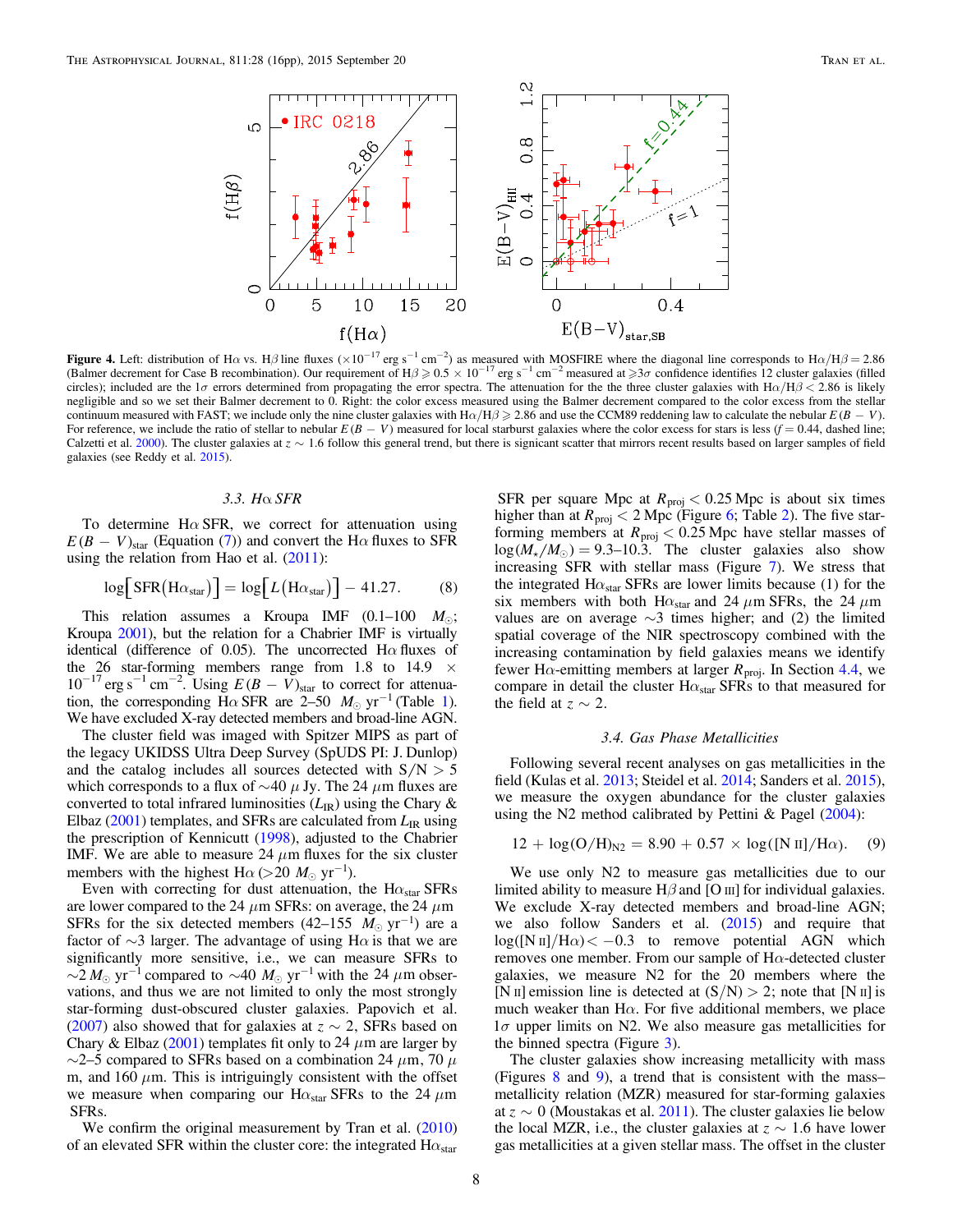<span id="page-8-0"></span>

Figure 5. Nebular (left) and stellar (right) attenuation vs. stellar mass for individual cluster galaxies with measured Balmer decrement (filled circles) and  $A_{V, \text{star, SB}}$  only (open circles). Shown for comparison are the stacked values for the nebular (left) and stellar (right) attenuation of the field at  $z \sim 1.4$  (open stars; Price et al. [2014](#page-14-0)). The IRC 0218 galaxies do not show any trend between nebular attenuation  $A(H\alpha)_{H\text{II}}$  and stellar mass; this is also true when stacking the cluster spectra. In contrast, the cluster galaxies do increase in stellar attenuation  $A_{V, \text{star, SB}}$  with  $M_{\star}$  as confirmed with a least-squares fit (diagonal line), but the cluster has a shallower slope than in the field (see also Reddy et al. [2015](#page-14-0)).

MZR is similar to that observed for field star-forming galaxies at  $z \sim 1.6$  (Zahid et al. [2014](#page-15-0)) at  $z \sim 2.3$  (Steidel et al. 2014; Sanders et al. [2015](#page-14-0)).

# 4. RESULTS

## 4.1. Is IRC 0218 A Galaxy Cluster?

IRC 0218 is one of only a handful of galaxy clusters at  $z > 1.5$  with a measured cluster velocity dispersion  $\sigma_{c1}$ . The challenge lies in obtaining medium-resolution near-infrared spectroscopy for a sufficient number of members to measure accurate redshifts and map the cluster's kinematic structure (see [3.1](#page-4-0)). Although NIR spectroscopy is strongly biased toward emission-line galaxies due to the faintness of the stellar continuum, this may be advantageous given the increased star formation at this epoch (e.g., Tran et al. [2010;](#page-15-0) Brodwin et al. [2013](#page-14-0)). Note that while cluster studies at  $z \sim 2$  using HST/WFC3 grism observations can confirm both active and passive members via, e.g., the D4000 break (Gobat et al. [2013](#page-14-0); Newman et al. [2014](#page-14-0)), the grisms' redshift accuracy of  $(1 + z) \times 1000$  km s<sup>-1</sup> leads to rather uncertain measurements of the cluster velocity dispersion, e.g., Mei et al. ([2015](#page-14-0)).

Using H $\alpha$  to identify 15 emission-line members, Bayliss et al. ([2014](#page-14-0)) measure a very large velocity dispersion of 1500  $\pm$ 520 km s<sup> $-1$ </sup> in a galaxy cluster at  $z = 1.48$ . In comparison, the velocity dispersions of  $\sim$ 750–850 km s<sup>-1</sup> measured for two proto-clusters at  $z = 2.2$  and 2.5 (Shimakawa et al. [2014](#page-15-0)) are more in line with those of lower redshift clusters, e.g., EDisCS (Milvang-Jensen et al. [2008](#page-14-0)). The smallest velocity dispersion observed thus far at  $z \sim 2$  is for the COSMOS cluster with  $\sigma_{\text{cl}} = 552 \pm 52 \text{ km s}^{-1}$ (Yuan et al. [2014](#page-15-0)); this cluster also has the most confirmed members  $(>50)$  as identified by our ZFIRE survey.

Relative to these studies, IRC 0218's velocity dispersion of  $\sigma_{\rm cl}$  $= 254 \pm 50$  $= 254 \pm 50$  $= 254 \pm 50$  km s<sup>-1</sup> (33 emission-line members; Figure 2) is by far the smallest. This low velocity dispersion is more in the range of galaxy groups than a galaxy cluster (e.g., Gerke et al. [2005](#page-14-0); Tanaka et al. [2013](#page-15-0)). However, this velocity dispersion is consistent with X-ray results: the cluster velocity dispersion corresponding to the total cluster mass of

 $M_{200} = 7.7 \pm 3.8 \times 10^{13}$   $M_{\odot}$  estimated from the weak X-ray signal detected with XMM-Newton (2.3*s* level detection; Pierre et al. [2012](#page-14-0)) is  $\sigma_{\text{cl,X-ray}} \sim 360 \pm 90 \text{ km s}^{-1}$ , i.e., the dynamical velocity dispersion is consistent with the X-ray derived estimate at  $\sim$  1.5 $\sigma$ . These values also are consistent with predictions from numerical simulations, e.g., Evrard et al. ([2008](#page-14-0)) show that a halo with X-ray mass of  $M_{200} \sim 7.7 \times 10^{13} M_{\odot}$  has an estimated velocity dispersion of  $400 \text{ km s}^{-1}$ . Note that the cluster members are spatially concentrated with 20 of the 33 members within  $R_{\text{proj}} = 1$  Mpc of the BCG (Figure [2,](#page-4-0) right).

Using the Millenium simulation with a semi-analytic galaxy formation model, Shattow et al. ([2013](#page-15-0)) select 50 central galaxies in halos with masses greater than  $7 \times 10^{13}$  *M*<sub> $\odot$ </sub> and track them from  $z = 6$  to  $z = 0$ ; note that this halo mass is essentially IRC 0218's dynamical mass as measured by both kinematics and X-ray. The study finds that by  $z = 0$ , most of the halos have masses  $> 2 \times 10^{14} M_{\odot}$ , i.e., they are likely to be clusters if not the most massive ones (see also Chiang et al. [2013](#page-14-0)). Thus IRC 0218 will evolve into a galaxy cluster that can be as massive as the Virgo cluster (Schindler et al. [1999](#page-14-0)) and possibly as massive as  $10^{15} M_{\odot}$ .

#### 4.2. Nebular Versus Stellar Attenuation

 $E(B - V)_{\text{H II}}$  and  $E(B - V)_{\text{star}}$  can be used to determine dust properties, i.e.,  $E(B - V)_{\text{H II}}$  probes sightlines to regions of ionized gas that are heated by short-lived OB stars while  $E(B - V)_{\text{star}}$  is a measure of the (UV) dust attenuation of the stars and integrated over longer timescales (>100 Myr). For local starbursts,  $E(B - V)_{\text{star}}$  and  $E(B - V)_{\text{H II}}$  are correlated such that the color excess of the stellar continuum is about half that of the ionized gas  $(f = 0.44;$  Calzetti et al. [2000](#page-14-0)), i.e., the attenuation as measured by the nebular lines is larger. It is unclear if this relation holds at  $z > 1$  with studies measuring ratios varying from  $\sim 0.26 - 1$  (Erb et al. [2006b](#page-14-0); Yoshikawa et al. [2010;](#page-15-0) Kashino et al. [2013](#page-14-0); Price et al. [2014](#page-14-0); Zahid et al. [2014;](#page-15-0) Reddy et al. [2015](#page-14-0)).

We are able to directly measure the color excess  $E(B - V)_{\text{H II}}$  for nine cluster galaxies where  $\text{H}\alpha/\text{H}\beta > 2.86$ and H $\beta \ge 0.5 \times 10^{-17}$  erg s<sup>-1</sup> cm<sup>-2</sup> is detected at  $\ge 3\sigma$ (Figure [4](#page-7-0), right). Both  $E(B - V)_{\text{H II}}$  and  $E(B - V)_{\text{star}}$  span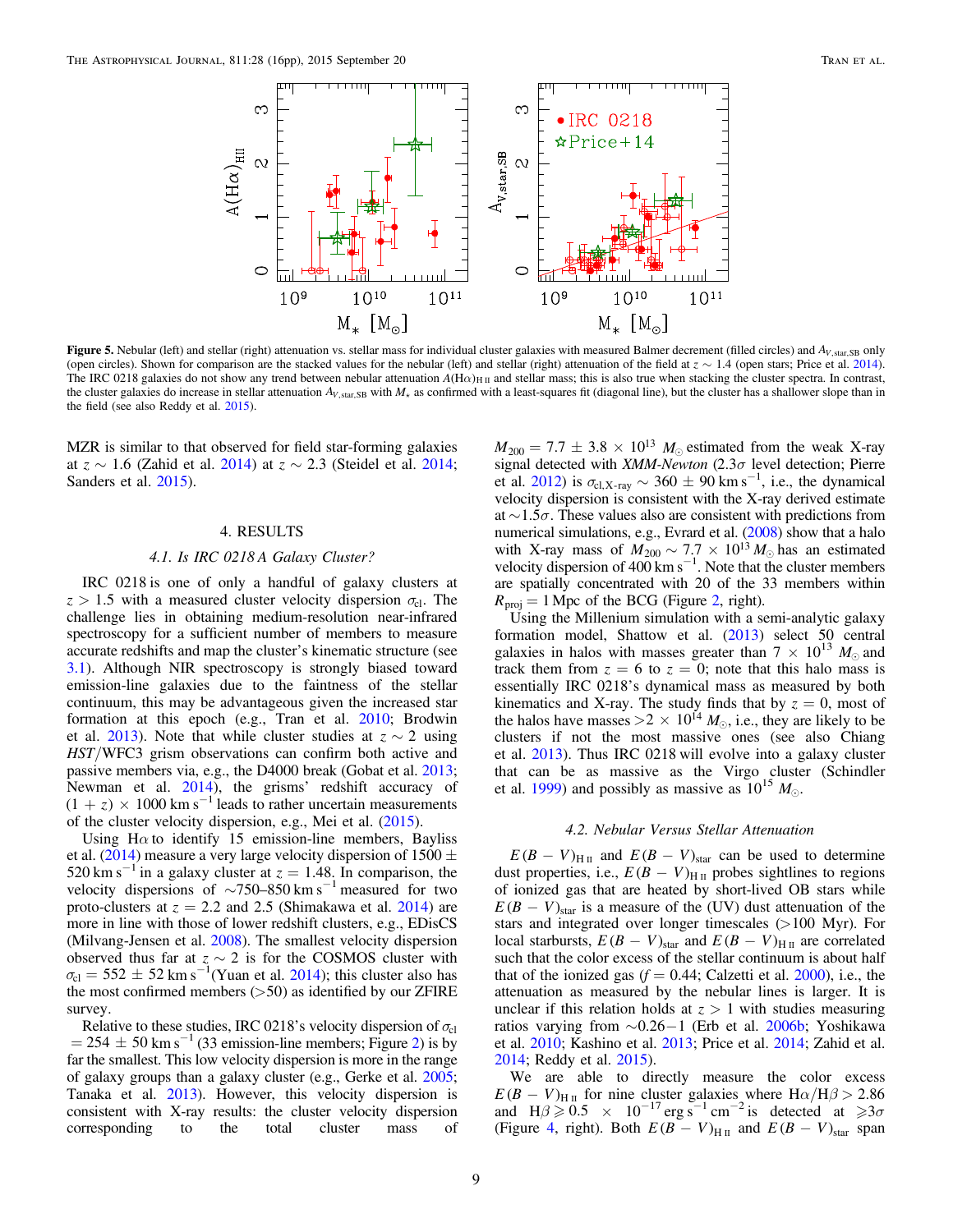<span id="page-9-0"></span>

Figure 6. Integrated H $\alpha_{\text{star}}$  star formation rate per unit area (the total  $M_{\odot}$  yr<sup>-1</sup> per square Mpc) is highest in the cluster core ( $R_{\text{proj}}$  < 0.25 Mpc; left) and decreases with increasing cluster radius (e.g., Tran et al. [2010](#page-15-0); Brodwin et al. [2013](#page-14-0)). This is driven by the existence of star-forming members in the core, but the average  $H\alpha_{\text{star}}$  SFR per galaxy is actually lowest in the cluster core and plateaus at  $R_{\text{proj}} \gtrsim 1$  Mpc (right; Table 2). The propagated errors due to the uncertainty in the H $\alpha$  line fluxes are smaller than the points  $(\pm 0.6-1.4 \ M_{\odot} \text{ yr}^{-1})$ .

H $\alpha_{\rm star}$  Star Formation Rates vs. Cluster Radius

| $R_{\text{proj}}$ | $N_{\rm gal}$ | $\Sigma$ (H $\alpha$ SFR) <sup>a</sup> | $\Sigma$ (H $\alpha$ SFR) per galaxy <sup>o</sup> | $\langle{\rm SSFR}\rangle$ $^{\rm c}$ | $\Sigma$ (H $\alpha$ SFR) per Area                 |
|-------------------|---------------|----------------------------------------|---------------------------------------------------|---------------------------------------|----------------------------------------------------|
| $250$ kpc         |               | 28 $M_{\odot}$ yr <sup>-1</sup>        | 5.6 $M_{\odot}$ yr <sup>-1</sup>                  | $0.8 \text{ Gyr}^{-1}$                | 144 $M_{\odot}$ yr <sup>-1</sup> Mpc <sup>-2</sup> |
| $500$ kpc         |               | 62 $M_{\odot}$ yr <sup>-1</sup>        | 7.8 $M_{\odot}$ yr <sup>-1</sup>                  | $0.9 \,\mathrm{Gyr}^{-1}$             | 79 $M_{\odot}$ yr <sup>-1</sup> Mpc <sup>-2</sup>  |
| 1 Mpc             | 16            | 197 $M_{\odot}$ yr <sup>-1</sup>       | 12.3 $M_{\odot}$ yr <sup>-1</sup>                 | $0.8 \text{ Gyr}^{-1}$                | 63 $M_{\odot}$ yr <sup>-1</sup> Mpc <sup>-2</sup>  |
| $<$ 2 Mpc         | 26            | 324 $M_{\odot}$ yr <sup>-1</sup>       | 12.5 $M_{\odot}$ yr <sup>-1</sup>                 | $0.9 \,\mathrm{Gyr}^{-1}$             | $26 M_{\odot} \text{ yr}^{-1} \text{ Mpc}^{-2}$    |

<sup>a</sup> The total enclosed H $\alpha$  star formation rate corrected for attenuation using  $E(B - V)_{star}$  (see Section [3.2](#page-5-0)). X-ray detected members and broad-line AGN are excluded. Given spectroscopic incompleteness at larger radii, we consider these to be lower limits on IRC 0218's total SFR.<br><sup>b</sup> The integrated H $\alpha_{star}$  SFR divided by the number of H $\alpha$ -detected galaxies within  $R_{\text{proj}}$ ; quiescen



Figure 7. 26 cluster galaxies tend to have lower H $\alpha_{\text{star}}$  star formation rates (left) and specific SFRs (right) at a given stellar mass compared to their field counterparts. Left: the H $\alpha_{\text{star}}$  SFRs for the cluster galaxies (filled circles) are corrected for extinction using *E* ( $B - V$ )<sub>star</sub> and typical errors in H $\alpha_{\text{star}}$  SFRs and *M*<sub>\*</sub> are ∼0.1–0.2 dex (see Section [3.2](#page-5-0); Table [1](#page-5-0)). Included are lines of constant specific star formation rates (SSFR;  $M_{\odot}$  yr<sup>-1</sup> per  $M_{\star}$ ; dotted lines) and the horizontal dashed line is our lower SFR limit. For comparison, we include the binned points measured by MOSDEF for H $\alpha$ -detected field galaxies at  $z \sim 2.3$  (open triangles; Sanders et al. [2015](#page-14-0)) and the star-forming field galaxies at  $1.5 < z < 2.0$  from ZFOURGE (long-dashed curve; Tomczak et al.  $2015$ ; UV+MIR SFRs). The ZFOURGE errors represent uncertainty in the mean and the stellar mass bins are 0.25 dex. Right: the higher mass cluster galaxies tend to have lower SSFRs compared to their field counterparts in both ZFOURGE (long-dashed curve) and MOSDEF; a least-squares fit to the IRC 0218 members with SFRs  $> 2 M_{\odot}$  yr<sup>-1</sup> (solid line; 1 $\sigma$  range shown as thin lines) measures a slope that is steeper than in ZFOURGE. The dashed diagonal line shows the SSFR limit corresponding to our SFR limit of 2  $M_{\odot}$  yr<sup>-1</sup>.

ranges (0–0.8) that are comparable to values measured at  $z \sim 1$ –2 in both field and cluster studies (Zeimann et al. [2013](#page-15-0); Price et al. [2014](#page-14-0)). The ratio of nebular to stellar attenuation is also consistent with the measured values of ∼0.44 (Calzetti et al. [2000](#page-14-0); Yoshikawa et al. [2010](#page-15-0)), albeit with considerable scatter.

There is no clear trend between the nebular attenuation  $A(H\alpha)_{H\text{II}}$  and stellar mass (Figure [5](#page-8-0)), nor is there any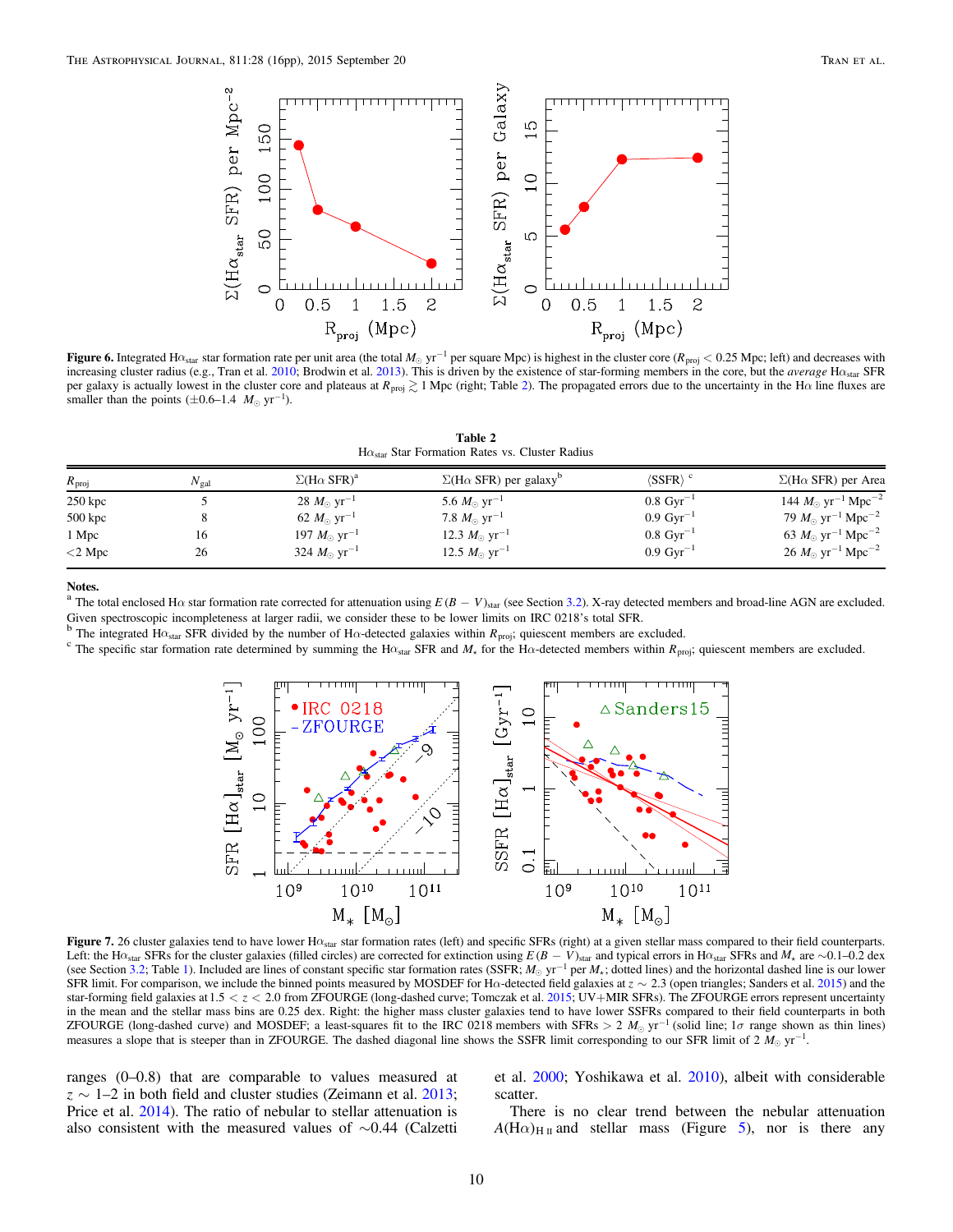<span id="page-10-0"></span>

Figure 8. Stellar mass vs. gas metallicity for IRC 0218 members as measured by [N II]/H $\alpha$  (filled red circles); we fit a least-squares to these galaxies (red line). These cluster galaxies are also divided by SFR[H $\alpha_{\text{star}}$ ] = 10  $M_{\odot}$  yr<sup>-1</sup> into low (small filled red circles; 9) and high (large filled red circles; 11) star formation rates. Red open circles (5) with arrows are members with 1 $\sigma$  upper limits on [N II]. Included for comparison are: the MZR of field galaxies at  $z \sim 1.6$  in COSMOS (blue long-dashed curve; Zahid et al. [2014](#page-15-0)); field galaxies at  $z \sim 2.3$  from MOSDEF (open green triangles; Sanders et al. [2015](#page-14-0)); the MZR relation from SDSS (dashed black curve; Moustakas et al. [2011](#page-14-0)); the linear fit to  $z \sim 2.3$  galaxies from (dot-dashed cyan line; Steidel et al. [2014](#page-15-0)); and solar abundance (dotted line at 8.69; Asplund et al. [2009](#page-14-0)). The MZR relation for the cluster IRC 0218 (red line) is clearly offset from local galaxies (dashed curve) and agrees with the Steidel fit to galaxies at  $z \sim 2.3$  (dot–dashed cyan line).

indication that nebular attenuation depends on environment as suggested by past studies (Koyama et al. [2013b;](#page-14-0) Zeimann et al. [2013](#page-15-0)). In contrast, the stellar attenuation  $A_{V, \text{star, SB}}$ (starburst,  $R_V = 4.05$  $R_V = 4.05$ ) does increase with stellar mass (Figure 5) but with a slope that is shallower than observed in the field at  $z \sim 1.5$  (Price et al. [2014](#page-14-0)). Our results suggest that the attenuation measured by the integrated stellar light may be less affected by, e.g., patchy dust distribution; however, our sample size is limited. We refer the reader to Reddy et al. ([2015](#page-14-0)) for a more extensive study of dust based on a significantly larger sample of (field) galaxies at  $z \sim 2$ .

# 4.3. Star Formation in the Cluster Core

With our sensitive spectroscopic survey of IRC 0218, we measure extinction-corrected  $H\alpha_{star}$  SFRs for 26 individual members with  $\sim$ 2–50  $M_{\odot}$  yr<sup>-1</sup>; AGN have been removed. Note that an advantage of spectroscopy over using narrowband imaging to derive  $H\alpha_{star}$  SFRs is that we can remove AGNs using  $[N \text{ II}]/H\alpha$  as well as those detected using X-ray. With the 26 cluster galaxies, the lower limit on IRC 0218's integrated Hα<sub>star</sub> SFR is ~3[2](#page-9-0)5  $M_{\odot}$  yr<sup>-1</sup> (Table 2). The higher integrated  $H\alpha_{star}$  SFR in the cluster core (Figure [6](#page-9-0)) supports our earlier result based on 24  $\mu$ m observations of IRC 0218 (Tran et al. [2010](#page-15-0)).

A handful of studies have now also obtained  $H\alpha$  spectroscopy of cluster galaxies at  $z \sim 1.5$  using ground-based telescopes and the WFC3 grism in HST. Line sensitivities vary, but the consensus is that most galaxy clusters in this redshift range have integrated SFRs within  $R_{\text{proj}}$  < 0.5 Mpc of up to ~200  $M_{\odot}$  yr<sup>-1</sup> and SFRs of individual members can be as high as  $100 M_{\odot} \text{ yr}^{-1}$ (Hayashi et al. [2011;](#page-14-0) Zeimann et al. [2013](#page-15-0)). With an  $H\alpha_{star}$  SFR of ~60  $M_{\odot}$  yr<sup>-1</sup> integrated within  $R_{\text{proj}} < 0.5$  Mpc (Table [2](#page-9-0)), IRC 0218 is consistent with these measurements.

Our analysis uses the integrated H $\alpha_{\rm star}$  SFRs within different  $R_{\text{proj}}$  (Figure [6](#page-9-0); Table [2](#page-9-0)) to enable direct comparison to the literature. Note that the integrated  $H\alpha_{star}$  SFR within  $R_{proj}$  is different from the fraction of star-forming members. Because the overall galaxy density is higher in clusters, it is possible to have both a large integrated SFR and an increase in quiescent galaxies relative to the field, e.g., Quadri et al. ([2012](#page-14-0)) and Santos et al. ([2014](#page-14-0)). For example, the H $\alpha_{\text{star}}$ -SFR per square Mpc is highest in the core ( $R_{\text{proj}} < 0.25$  Mpc), but the average SFR per galaxy is only about half that of galaxies at  $R_{\text{proj}} < 2$  Mpc (Figure [6](#page-9-0)).

Our results confirm that the integrated  $H\alpha_{star}$  SFRs in the cores of galaxy clusters at  $z \gtrsim 1.5$  are significantly higher than in massive galaxy clusters at  $z < 1.4$  (Kodama et al. [2004](#page-14-0); Finn et al. [2005](#page-14-0); Bauer et al. [2011](#page-14-0)). The astute reader will notice that our H $\alpha_{\text{star}}$  SFRs are lower than the 24  $\mu$ m values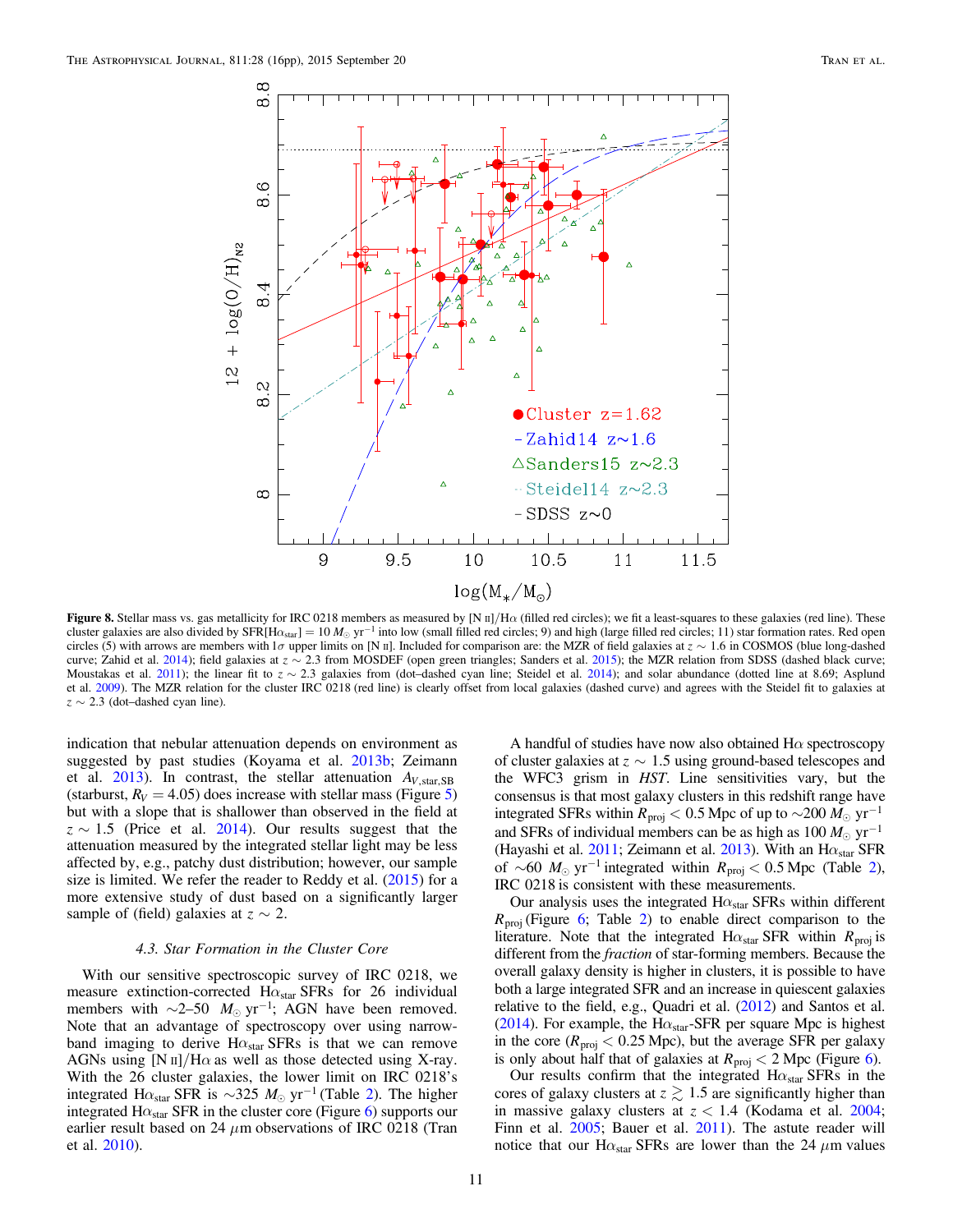<span id="page-11-0"></span>

Figure 9. Same as in Figure [8](#page-10-0) but for the stacked spectra where the cluster galaxies are divided into three mass bins (large red filled circles; see Figure [3](#page-6-0)). We show the field data binned in stellar mass from Zahid et al. ([2014](#page-15-0)), Sanders et al. ([2015](#page-14-0)), and Erb et al. ([2006a](#page-14-0)). The IRC 0218 members are remarkably consistent with the field MZR relation at  $z \sim 2$  as well as the MZR measured for the COSMOS cluster (filled orange circles; Kacprzak et al. [2015](#page-14-0)).

published in Tran et al. ([2010](#page-15-0)). For the six IRC 0218 members with both  $H\alpha_{star}$  and 24  $\mu$ m SFRs, the average ratio is  $\sim$  2.9 ± 1.1, i.e., the 24  $\mu$ m SFRs are  $\sim$ 3 times higher. However, it is likely that the 24  $\mu$ m SFRs are over-estimated: Papovich et al. ([2007](#page-14-0)) showed that for galaxies at  $z \sim 2$ , SFRs based on Chary & Elbaz ([2001](#page-14-0)) templates fitted only to 24  $\mu$ m are  $\sim$ 2–5 higher compared to SFRs determined with 24  $\mu$ m, 70  $\mu$ m, and 160  $\mu$ m.

We note that if we use the  $24 \mu m$  measurements for the six H $\alpha$ -detected members, the the number of cluster galaxies with  $H\alpha$  SFRs  $> 30$   $M_{\odot}$  yr<sup>-1</sup> increases from two to six. Because we are also constrained by the spatial sampling of the NIR spectroscopy, we consider the H $\alpha_{star}$  SFRs in Table [2](#page-9-0) to be lower limits. However, this result is tentative and a larger cluster sample at  $z \sim 2$  is needed to better quantify the relation between H $\alpha$  and 24  $\mu$ m, especially for SFR  $> 20$   $M_{\odot}$  yr<sup>-1</sup>.

# 4.4. SFR Versus Stellar Mass

The 26 H $\alpha$ -detected cluster galaxies have stellar masses of  $\sim 10^{9} - 10^{11} M_{\odot}$  and show a trend of increasing SFR with stellar mass that is similar to the field (Figure [7](#page-9-0), left), i.e., a "main sequence" of star-forming members (Daddi et al. [2007](#page-14-0); Koyama et al. [2013b](#page-14-0)). Most of the lower-mass cluster galaxies  $(M_{\star} < 10^{10} M_{\odot})$  will more than double their stellar masses given the elapsed cosmic time since  $z = 1.62$  if they maintain their current SSFR (see also Table [2](#page-9-0)). Our results are consistent with Zeimann et al. ([2013](#page-15-0)) who use WFC3 grism measurements of  $H\alpha$  to show that cluster galaxies at  $1 < z < 1.5$  follow an SFR– $M_{\star}$  relation.

To determine if the SFR– $M_{\star}$  relation depends on environment, we use the Four-star Galaxy Evolution (ZFOURGE) survey (Tomczak et al. [2014](#page-15-0), Straatman et al. [2015](#page-15-0)) to select star-forming field galaxies at  $1.5 < z < 2.0$  with SFRs measured by combining UV and mid-IR fluxes Tomczak et al.  $2015$ ). Given our H $\alpha_{\rm star}$  detection limit, we apply a SFR detection threshold of 2  $M_{\odot}$  yr<sup>-1</sup> to both the IRC 0218 and ZFOURGE samples. We compare  $H\alpha_{star}$  SFRs and the SSFR (defined to be  $SFR/M_{\star}$ ) to stellar mass in Figure [7](#page-9-0). We also compare to recent results from MOSDEF based on H $\alpha$  measurements of field galaxies at  $z \sim 2.3$  (Sanders et al. [2015](#page-14-0)).

The IRC 0218 members have systematically lower SFRs compared to the field. However, the difference can be due to using two different methods of measuring SFRs ( $\rm\,H\alpha_{star}$  versus UV+MIR; Kennicutt  $& Evans$  [2012](#page-14-0)). Instead, we consider the slope to test for any environmental difference. By fitting a leastsquares to IRC 0218 and bootstrapping the sample  $(10^4$ realizations), we measure the SSFR– $M_{\star}$  slope to be  $-0.51 \pm 0.30$ . For the ZFOURGE field galaxies, we measure a shallower slope of  $-0.23 \pm 0.07$ . The difference in the SSFR $-M_*$  slope between IRC 0218 and ZFOURGE suggests that environment plays a role, but our results are not statistically significant.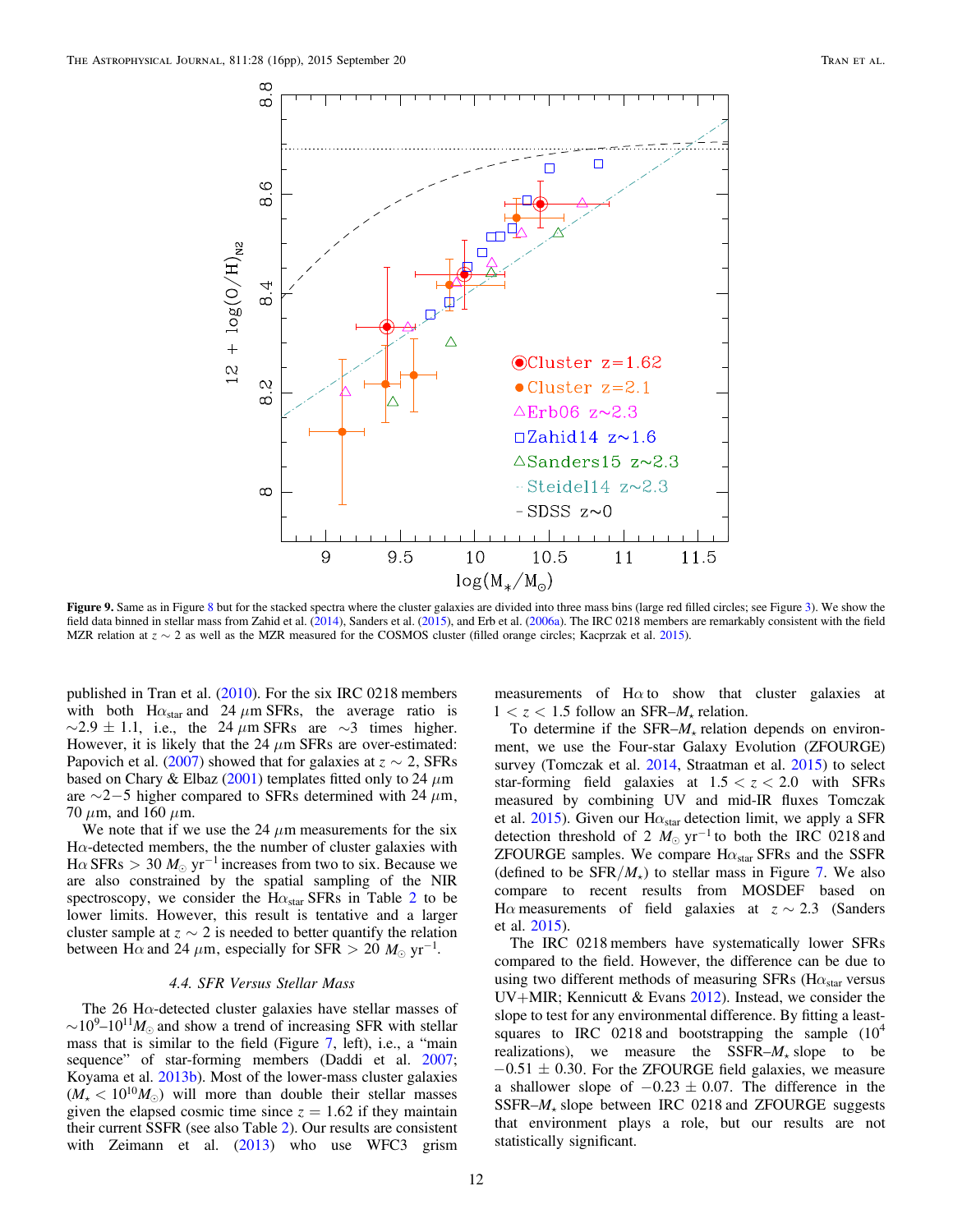An alternate comparison is to Sanders et al.  $(2015)$  $(2015)$  $(2015)$  who measure H $\alpha$  SFRs for the field at  $z \sim 2.3$  (Figure [7](#page-9-0)). The IRC 0218 members are clearly offset to lower SFRs compared to the  $H\alpha$ -detected field galaxies. One possible explanation for the lower SFRs in IRC 0218 is the elapsed cosmic time between  $z \sim 2.3$  and  $z \sim 1.6$  ( $\Delta t \sim 1.1$  Gyr). However, the offset in the SFR– $M_{\star}$  relation for MOSDEF field galaxies at  $z \sim 1.6$  at  $z \sim 2.3$  (Kriek et al. [2015](#page-14-0)) is not as significant as observed in IRC 0218. We conclude that our observations indicate a dependence on environment, i.e., lower SFRs in the cluster especially for the higher mass members.

#### 4.5. Gas Phase Metallicity–Mass Relation (MZR)

There is considerable and confusing disagreement over the observed relation between gas phase metallicity and stellar mass (MZR) at  $z \sim 2$ . While several studies of field and protocluster galaxies find that metallicities increase with stellar mass (Steidel et al. [2014](#page-15-0); Zahid et al. [2014;](#page-15-0) Shimakawa et al. [2015](#page-15-0)), others do not (Kulas et al. [2013;](#page-14-0) Stott et al. [2013](#page-15-0)). Using the N2 method calibrated by Pettini  $\&$  Pagel ([2004](#page-14-0)), we measure the oxygen abundance in cluster galaxies and compare to their stellar masses (Figures [8](#page-10-0) and [9](#page-11-0)). We find that the IRC 0218 members are offset to lower metallicities relative to starforming galaxies in the local universe (Tremonti et al. [2004](#page-15-0)).

The cluster MZR is remarkably similar to that of several field surveys at  $z \sim 2$  (Erb et al. [2006a;](#page-14-0) Steidel et al. [2014;](#page-15-0) Zahid et al. [2014](#page-15-0); Sanders et al. [2015](#page-14-0)); this is particularly evident when comparing the stacked spectra (Figure [9](#page-11-0)). To quantify the trend of increasing metallicity with stellar mass, we fit a linear least-squares to the 20 members with measured [N  $\text{II}/\text{H}\alpha$  (we exclude the five members with only upper limits on [N II]):

$$
12 + \log(O/H)_{N2} = 8.49 + 0.13 \Big[ \log(M_{\star}/M_{\odot}) - 10.0 \Big]
$$
\n(10)

where  $\sigma_{\rm rms} = 0.10$ . The MZR in IRC 0218 is comparable to the relation measured by Steidel et al. ([2014](#page-15-0)) for field galaxies at  $z \sim 2.3$  where the slope and normalization are (0.2, 8.41). The consistency holds across the full range in mass  $[9 \leq log(M_{\star}/M_{\odot}) \leq 11]$ . For these 20 members, the median difference between measured [N II] and that predicted using the fit from Zahid et al. ([2014](#page-15-0)) for field galaxies at  $z \sim 1.6$  is only 0.04.

Whether there is an environmental imprint on the MZR at  $z \sim 2$  is yet to be clearly established. Ellison et al. ([2009](#page-14-0)) detect a small offset of ∼0.04 dex to higher metallicities in overdense environments at  $z \sim 0$  (see also Cooper et al. [2008](#page-14-0); Peng & Maiolino [2014](#page-14-0)), and recent studies at  $z \sim 2$  claim to find a measurable offset between their cluster and field samples (Valentino et al. [2014;](#page-15-0) Shimakawa et al. [2015](#page-15-0)). However, we find no evidence of an environmental dependence for the MZR when comparing IRC 0218 to the field at  $z \sim 1.6$ .

What is striking is how the cluster MZR does not evolve at  $1.6 < z < 2.1$  (over ∼1 Gyr): IRC 0218's MZR is virtually identical to the COSMOS cluster at  $z = 2.1$  (Figure [9](#page-11-0); Kacprzak et al. [2015](#page-14-0)). The similarity of the cluster MZRs matches the essentially constant gas metallicities of lensed field galaxies at  $1.5 < z < 2.5$  (Yuan et al. [2013](#page-15-0)). Our results are also in line with the slow evolution of the MZR predicted by simulations (Davé et al. [2011a](#page-14-0)), but we note that these same simulations also predict an environmental imprint, e.g., higher metallicities at a given stellar mass, that we do not observe in either galaxy cluster.

Our results show that the cluster MZR and its evolution is indistinguishable from that of the field at  $1.6 < z < 2.3$  which is consistent with predictions from recent simulations by Taylor & Kobayashi ([2015](#page-15-0)). We conclude that the somewhat contradictory results observed thus far for the MZR at  $z \sim 2$  are due to a combination of different line flux sensitivities and sample sizes of the various studies. By expanding our sensitive survey of cluster galaxies at  $z \sim 2$  and comparing to results from MOSDEF (Kriek et al. [2015](#page-14-0)), we hope to resolve these disagreements.

## 4.6. SFR and the MZR

Studies at low redshift find that at a given stellar mass, the gas metallicity is lower for galaxies with higher SFR (Mannucci et al. [2010;](#page-14-0) Andrews & Martini [2013](#page-14-0)). The Fundamental Mass–Metallicity relation (FMR) quantifies this dependence of the MZR on the SFR and can be explained by a SFR dependence on the ratio of self-enrichment versus inflow of pristine gas. Whether the FMR holds at  $z \sim 2$  is unclear with recent studies finding no evidence of an MZR dependence on SFR (Wuyts et al. [2014;](#page-15-0) Sanders et al. [2015](#page-14-0)). Evidence for an environmental dependence for the FMR at  $z \sim 2.3$  is also tentative at best (Shimakawa et al. [2015](#page-15-0)).

To test for a dependence on SFR, we divide the IRC 0218 members into approximately equal sized low and high SFR bins (SFR[H $\alpha_{\text{star}}$ ] = 10  $M_{\odot}$  yr<sup>-1</sup>; Figure [8](#page-10-0)); we exclude the five members that have only upper limits on their gas metallicities because their true values could be considerably lower. At high stellar masses  $[\log (M_{\star}/M_{\odot}) > 10]$ , the high SF members dominate with a metallicity range of ∼0.2 dex. At low stellar masses, the low SF members dominate with a larger metallicity range of ∼0.4 dex.

We fit a least-squares to the 11 high SFR members and the 9 low SFR members with measured  $[N \pi]$  and measure slopes with errors of  $0.05 \pm 0.08$  and  $0.10 \pm 0.11$  respectively. The MZR for both low and high SFR bins are consistent (within  $1\sigma$ ) with that of the cluster sample as a whole as well as the MZR measured by Steidel et al. ([2014](#page-15-0)). We conclude that the IRC 0218 members show no evidence of an MZR dependence on the SFR, but we acknowledge that our cluster sample is limited.

#### 5. EVIDENCE OF ENVIRONMENTAL DEPENDENCE?

With our NIR spectroscopy, we measure  $H\alpha$  and [N II] fluxes that, combined with our SED fits from FAST, provides extinction-corrected H $\alpha$  SFR, gas phase metallicities from [N  $\text{II}/\text{H}\alpha$ , and stellar masses. The primary evidence we find for any environmental dependence is in the cluster SFR. IRC 0218's integrated H $\alpha_{\text{star}}$  SFR per unit area is about a factor of three higher at  $R_{\text{proj}} < 0.25 \text{ Mpc}$  compared to  $R_{\text{proj}} < 1 \text{ Mpc}$ (from 144 to [2](#page-9-0)6  $M_{\odot}$  yr<sup>-1</sup> Mpc<sup>-2</sup>; Table 2). This is driven by the higher number density of star-forming galaxies in the cluster core relative to studies of cluster cores at lower redshifts (Tran et al.  $2007$ ; Mei et al.  $2009$ ). However, the average H $\alpha_{\rm star}$  SFR per galaxy is actually lower in the core compared to the values at  $R_{\text{proj}} = 0.5$  and 1 Mpc (Table [2;](#page-9-0) see also Brodwin et al. [2013](#page-14-0)).

At a given stellar mass, the IRC 0218 members have  $H\alpha_{star}$ SFRs that are lower compared to the field at  $z \sim 2.3$  (Figure [7](#page-9-0)). The slope of the SFR– $M_{\star}$  relation also seems to depend on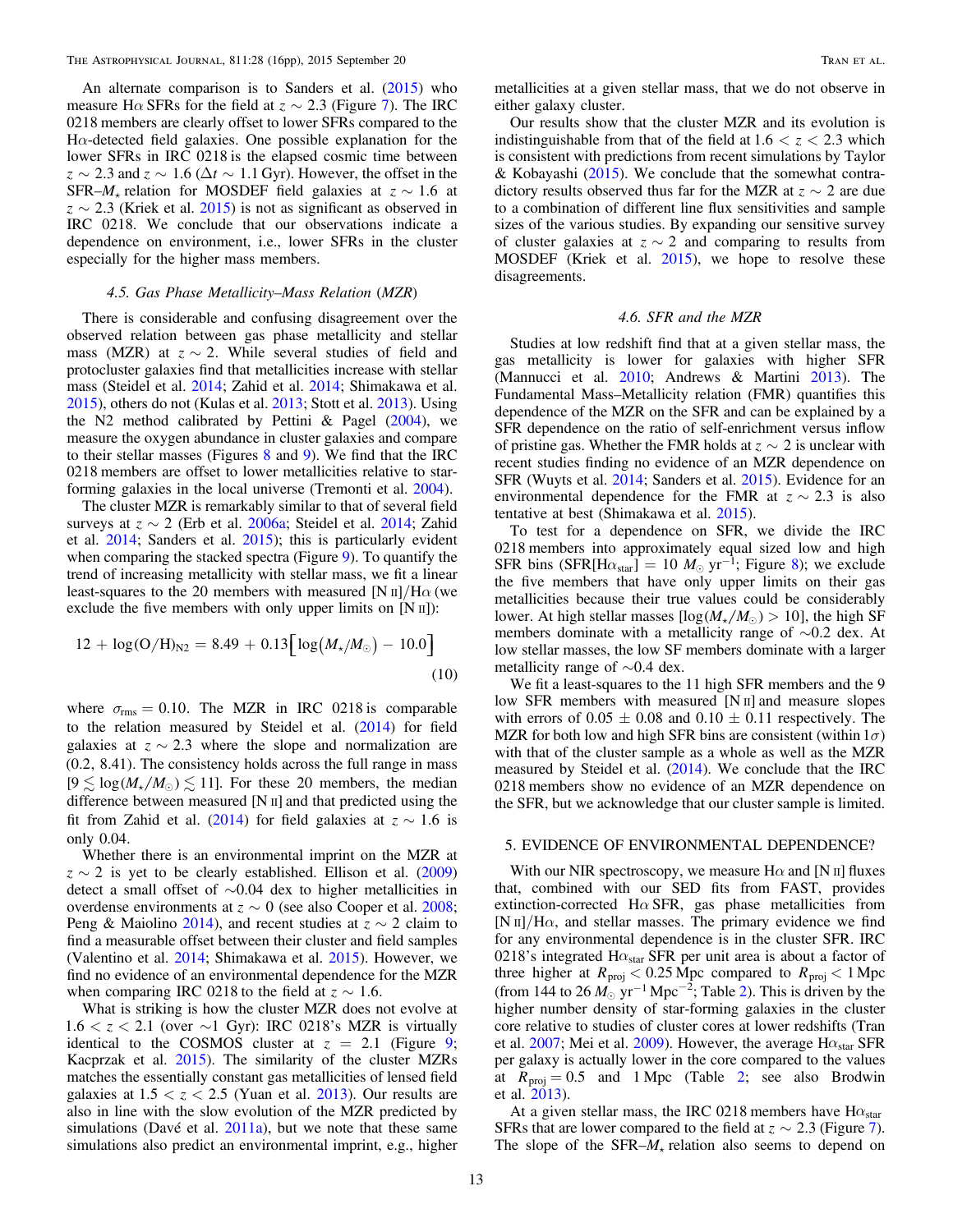environment such that the massive cluster galaxies have lower SFRs compared to their field counterparts. The quenching of SF in the massive cluster galaxies at  $z \sim 1.6$  means these members will passively age to match their cluster counterparts at  $z < 1$  (Mei et al. [2009](#page-14-0)). The continued stellar growth for lower mass cluster galaxies is also consistent with the more extended star formation histories measured in cluster galaxies at *z* < 1 (Tran et al. [2005a;](#page-15-0) Tran et al. [2007](#page-15-0)).

Like field galaxies at  $z \sim 1.5$ , the cluster galaxies show an increasing amount of attenuation with stellar mass, i.e., more massive galaxies are dustier. This trends hold primarily for the stellar attenuation  $(A_{V, \text{star,SB}})$  as measured by the SED fitting to the multi-wavelength photometry (Figure [5](#page-8-0)). However, the large scatter in both in IRC 0218 and field studies (Yoshikawa et al. [2010](#page-15-0); Price et al. [2014](#page-14-0)) is sobering, particular when comparing the nebular attenuation  $A(H\alpha)_{H \text{II}}$  to  $M_{\star}$ . It is very likely that the empirical relations used to determine attenuation and thus obtain extinction-corrected SFRs at  $z \sim 2$  have uncomfortably large uncertainties and depend on SFRs (e.g., Reddy et al. [2015](#page-14-0)). A better characterization of dust attenuation laws for difference spectral types at  $z > 1$  using essentially low resolution spectroscopy (Kriek & Conroy [2013](#page-14-0)) holds promise in addressing this issue.

The gas phase metallicity versus  $M_{\star}$  (MZR) for IRC 0218 members is nearly identical to the field at  $z \sim 1.6$ (Figures [8](#page-10-0) and [9](#page-11-0)). The cluster MZR does not depend on SFR which is also consistent with field results (Steidel et al. [2014](#page-15-0); Wuyts et al. [2014](#page-15-0); Sanders et al. [2015](#page-14-0)). Comparing to our results for the COSMOS cluster at  $z = 2.1$  (Kacprzak et al. [2015](#page-14-0)) shows no evolution in the MZR in the ∼1 Gyr. Our ZFIRE cluster results contradict recent claims at  $z \sim 2$  of a measurable difference in the MZR with environment (Kulas et al. [2013;](#page-14-0) Shimakawa et al. [2015](#page-15-0)). We note that the environmental imprint on the MZR is small even using SDSS at  $z \sim 0$  (Cooper et al. [2008](#page-14-0); Ellison et al. [2009;](#page-14-0) Peng & Maiolino [2014](#page-14-0)), thus if there is an environmental dependence for the MZR at  $z \sim 2$ , a considerably larger sample of cluster galaxies is needed to detect it.

Alternatively, calibration issues with using  $[N \text{ II}]/H\alpha$  to measure gas phase metallicities at  $z \sim 2$  may mask any environmental imprint on the MZR. For example, Kewley & Ellison ([2008](#page-14-0)) showed that the choice of line ratios used to measure the gas-phase metallicity has a significant effect on the shape of the MZR. By obtaining the full suite of emission lines for the BPT diagram (Baldwin et al. [1981](#page-14-0)) to separate starforming galaxies from those hosting AGN, we can compare to metallicities using alternative line ratios such as  $H\beta/[O \text{ m}](e.g.,$ Shapley et al. [2014](#page-15-0)). We can also characterize the ionization conditions. If there is a relationship between SSFR and ionization parameter, this would have interesting implications for the properties of star clusters at high redshift, e.g., the spatial distribution and masses of stars embedded within them (Kewley et al. [2015](#page-14-0)). By expanding our survey of cluster galaxies at  $z \sim 2$ , we will explore how gas metallicities and ionization parameters are linked to star formation, galaxy (stellar) mass, and environment.

## 6. CONCLUSIONS

We survey the galaxy cluster IRC 0218 using the multiobject spectrographs LRIS (optical) and MOSFIRE (near-IR) on Keck I. We obtain 130 unique redshifts based mostly on emission lines, e.g., [O  $\scriptstyle\rm II$ ] and H $\alpha$ , and identify 45 galaxies with  $1.58 < z<sub>spec</sub> < 1.8$  $1.58 < z<sub>spec</sub> < 1.8$  (Figures 1 and [2](#page-4-0)). The IRC 0218 members define a narrow redshift distribution with 33 galaxies at  $1.6118 < z<sub>spec</sub> < 1.6348$ . The corresponding cluster redshift and velocity dispersion are  $z_{cl} = 1.6233 \pm 0.0003$  and  $\sigma_{\rm cl} = 254 \pm 50 \,\rm km\,s^{-1}.$ 

While IRC 0218's velocity dispersion is the lowest measured thus far for a cluster at  $z \sim 2$ , it is consistent with the  $\sigma$  inferred from the cluster mass estimate of  $M_{200} = 7.7 \pm 3.8 \times 10^{13} M_{\odot}$ from the weak X-ray detection (Pierre et al. [2012](#page-14-0)). Simulations also show that most systems with this velocity dispersion and redshift will evolve into a cluster by  $z \sim 0$ . IRC 0218 is spatially concentrated with 20 spectroscopically confirmed members within  $R_{\text{proj}} < 1$  Mpc of the BCG. The cluster's high spatial concentration and low velocity dispersion are conducive to galaxy–galaxy merging (Rudnick et al. [2012;](#page-14-0) Lotz et al. [2013](#page-14-0)).

With MOSFIRE, we reach near-IR line flux sensitivities of  $0.3 \times 10^{-17}$  erg s<sup>-1</sup> cm<sup>-2</sup> that, combined with our SED fits to multi-wavelength photometry, provide extinction-corrected H $\alpha$  SFR, gas phase metallicities using [N  $\text{II}/\text{H}\alpha$ , and stellar masses. Adopting a H $\alpha_{\text{star}}$  SFR limit of 2  $M_{\odot}$  yr<sup>-1</sup> at  $z_{\text{cl}} = 1.6233$  and removing AGNs, we confirm our earlier result based on 24  $\mu$ m observations of elevated star formation in IRC 0218's core (Tran et al. [2010](#page-15-0)): the integrated SFR per unit area at  $R_{\text{proj}} < 0.25$  Mpc is about a factor of three larger than at  $R_{\text{proj}} < 1$  Mpc (Figure [6;](#page-9-0) Table [2](#page-9-0)). We consider the H  $\alpha_{\text{star}}$  SFRs to be lower limits due to sparse sampling and because for the handful of objects where we also can measure the Balmer decrement and/or 24  $\mu$ m flux, the individual SFRs increase by ∼2–3.

In our analysis, the strongest evidence for any environmental dependence at  $z \sim 1.6$  is in the cluster SFR. The high H $\alpha_{\text{star}}$ SFR in the core ( $R_{\text{proj}}$  < 0.25 Mpc; Figure [6](#page-9-0)) is driven by the concentration of star-forming members while the average SFR per galaxy in the core is actually half that of galaxies at  $R_{\text{proj}} \sim$ 1 Mpc (Table [2](#page-9-0)). The massive cluster galaxies also tend to have lower SFRs compared to their field counterparts (Figure [7](#page-9-0)). This mass-dependent quenching of SF is needed for these cluster galaxies to match the stellar ages of their cluster counterparts at *z* < 1 (e.g., Tran et al. [2007;](#page-15-0) Mei et al. [2009](#page-14-0)).

Like the field, the IRC 0218 members show a trend of increasing attenuation with stellar mass as measured by the SED fits  $(A<sub>V.star,SB</sub>)$ , i.e., more massive galaxies are dustier (Figure [5](#page-8-0)). However, this is not the case when using the nebular attenuation as measured by the Balmer decrement  $(A(H\alpha)_{H\text{II}})$ . The significant scatter in the nebular attenuation suggests larger problems with correctly measuring dust attenuation at  $z \sim 2$  for both cluster and field galaxies (see also Reddy et al. [2015](#page-14-0)).

The gas phase metallicity versus stellar mass (MZR) for the cluster galaxies is virtually identical to the field at  $z \sim 1.6$ , and both are offset to lower metallicities compared to galaxies at  $z \sim 0$  (Figures [8](#page-10-0) and [9](#page-11-0)). Comparing to the fit determined by Zahid et al. ([2014](#page-15-0)) for field galaxies at  $z \sim 1.6$ , the median difference between measured and predicted  $[N \pi]$  is only 0.04. Fitting a least squares to the IRC 0218 members confirms that their MZR is the same as for the field as measured by, e.g., Steidel et al. ([2014](#page-15-0)) at  $z \sim 2.3$ . The cluster MZR does not depend on SFR which is also consistent with recent results on field galaxies (Wuyts et al. [2014;](#page-15-0) Sanders et al. [2015](#page-14-0)).

Particularly striking is that IRC 0218 and the COSMOS cluster at  $z = 2.1$  (Kacprzak et al. [2015](#page-14-0)) have the same MZR even though the elapsed time is ∼1 Gyr. Both clusters' MZRs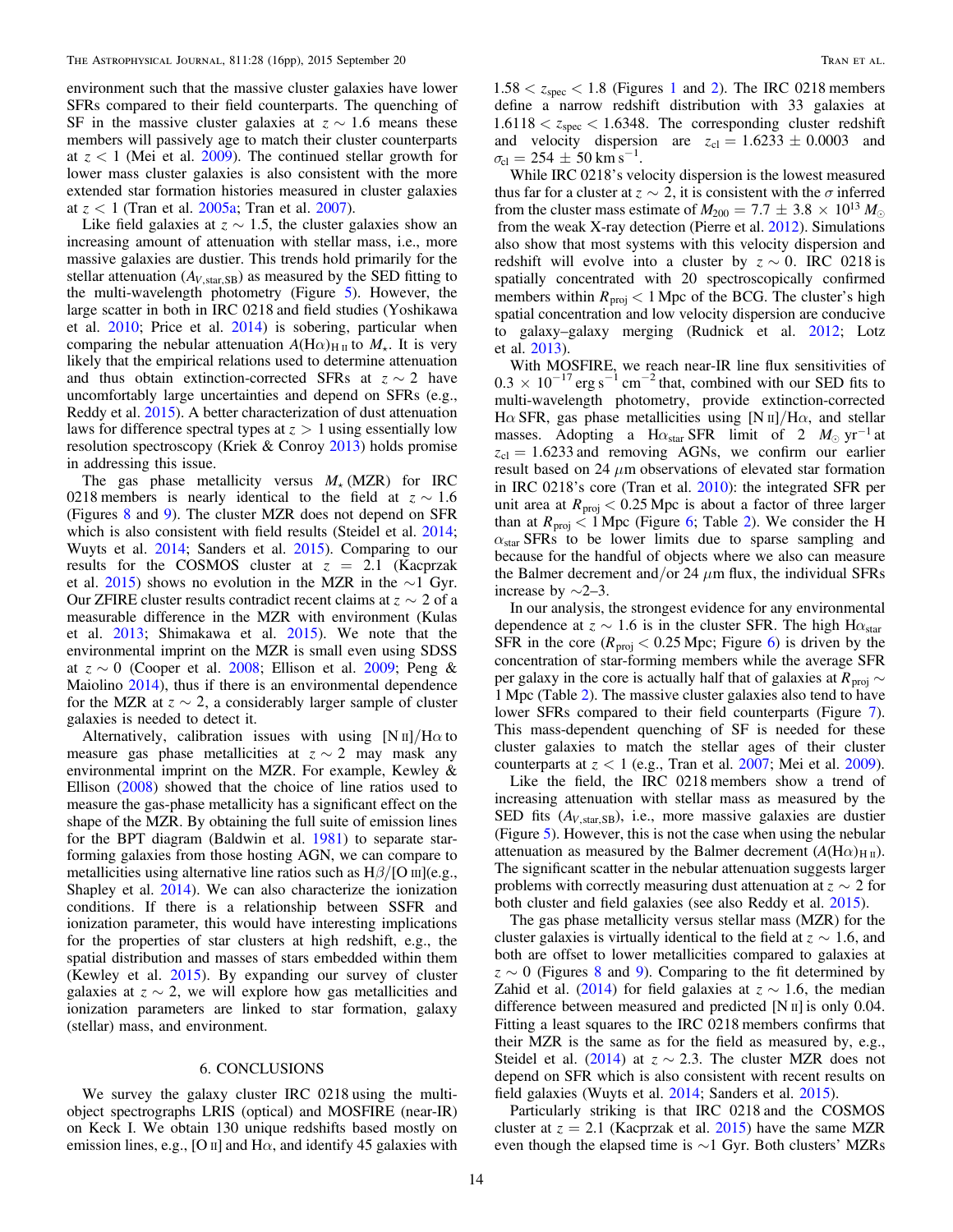<span id="page-14-0"></span>are also well-matched to the field as measured by several surveys at  $z \sim 2$ . We do not see any evidence of an environmental imprint on the MZR at  $z \sim 2$  as indicated by previous studies (Kulas et al. 2013; Shimakawa et al. [2015](#page-15-0)). We attribute this difference to our combination of a larger cluster sample with a more sensitive line flux limit.

In summary, environmental effects are likely to be subtle at  $z \sim 2$  and require a larger survey of cluster galaxies to fully characterize. With ZFIRE, we are building such a cluster sample and also expanding to include additional line diagnostics needed to test, e.g., the reliability of  $[N \text{ II}]/H\alpha$  for measuring gas phase metallicity. ZFIRE complements ongoing NIR spectroscopic surveys of field galaxies at  $z \sim 2$ , e.g., KBSS (Steidel et al. [2014](#page-15-0)), MOSDEF (Kriek et al. 2015), and  $KMOS<sup>3D</sup>$  (Wisnioski et al. [2015](#page-15-0)), and will enable us to test for evolution in spatially resolved quantities as a function of environment.

We are grateful to the MOSFIRE team and in particular N. Konidaris for his help throughout the data reduction process. The Keck support staff were equally essential in gathering and processing the MOSFIRE observations with special thanks to M. Kassis, J. Lyke, and G. Wirth. K. Tran thanks M. Kriek, A. Shapley, S. Price, and D. Calzetti for helpful discussions, and R. Sanders for use of their data. This work was supported by a NASA Keck PI Data Award administered by the NASA Exoplanet Science Institute. Data presented herein were obtained at the W. M. Keck Observatory from telescope time allocated to NASA through the agency's scientific partnership with the California Institute of Technology and the University of California. The Observatory was made possible by the generous financial support of the W. M. Keck Foundation. This material is based upon work supported by HST GO program  $\#12896$  which was provided by NASA through a grant from the Space Telescope Science Institute, which is operated by the Association of Universities for Research in Astronomy, Inc., under NASA contract NAS 5-26555. This material is also based upon work supported by the National Science Foundation under Grant #1410728. GGK acknowledges the support of the Australian Research Council through the award of a Future Fellowship (FT140100933). The authors wish to recognize and acknowledge the very significant cultural role and reverence that the summit of Mauna Kea has always had within the indigenous Hawaiian community. We are most fortunate to have the opportunity to conduct observations from this mountain.

#### REFERENCES

- Andrews, B. H., & Martini, P. 2013, [ApJ,](http://dx.doi.org/10.1088/0004-637X/765/2/140) [765, 140](http://adsabs.harvard.edu/abs/2013ApJ...765..140A)
- Asplund, M., Grevesse, N., Sauval, A. J., & Scott, P. 2009, [ARA&A](http://dx.doi.org/10.1146/annurev.astro.46.060407.145222), [47, 481](http://adsabs.harvard.edu/abs/2009ARA&A..47..481A)
- Baldwin, J. A., Phillips, M. M., & Terlevich, R. 1981, [PASP,](http://dx.doi.org/10.1086/130766) [93, 5](http://adsabs.harvard.edu/abs/1981PASP...93....5B)
- Bassett, R., Papovich, C., Lotz, J. M., et al. 2013, [ApJ,](http://dx.doi.org/10.1088/0004-637X/770/1/58) [770, 58](http://adsabs.harvard.edu/abs/2013ApJ...770...58B)
- Bauer, A. E., Grützbauch, R., Jørgensen, I., Varela, J., & Bergmann, M. 2011, [MNRAS](http://dx.doi.org/10.1111/j.1365-2966.2010.17828.x), [411, 2009](http://adsabs.harvard.edu/abs/2011MNRAS.411.2009B)
- Bayliss, M. B., Ashby, M. L. N., Ruel, J., et al. 2014, [ApJ,](http://dx.doi.org/10.1088/0004-637X/794/1/12) [794, 12](http://adsabs.harvard.edu/abs/2014ApJ...794...12B)
- Beers, T. C., Flynn, K., & Gebhardt, K. 1990, [AJ](http://dx.doi.org/10.1086/115487), [100, 32](http://adsabs.harvard.edu/abs/1990AJ....100...32B)
- Brammer, G. B., van Dokkum, P. G., Franx, M., et al. 2012, [ApJS,](http://dx.doi.org/10.1088/0067-0049/200/2/13) [200, 13](http://adsabs.harvard.edu/abs/2012ApJS..200...13B)
- Brodwin, M., Stanford, S. A., Gonzalez, A. H., et al. 2013, [ApJ](http://dx.doi.org/10.1088/0004-637X/779/2/138), [779, 138](http://adsabs.harvard.edu/abs/2013ApJ...779..138B)
- Calzetti, D., Armus, L., Bohlin, R. C., et al. 2000, [ApJ](http://dx.doi.org/10.1086/308692), [533, 682](http://adsabs.harvard.edu/abs/2000ApJ...533..682C)
- Cardelli, J. A., Clayton, G. C., & Mathis, J. S. 1989, [ApJ,](http://dx.doi.org/10.1086/167900) [345, 245](http://adsabs.harvard.edu/abs/1989ApJ...345..245C)
- Chabrier, G. 2003, [PASP](http://dx.doi.org/10.1086/376392), [115, 763](http://adsabs.harvard.edu/abs/2003PASP..115..763C)
- Chary, R., & Elbaz, D. 2001, [ApJ](http://dx.doi.org/10.1086/321609), [556, 562](http://adsabs.harvard.edu/abs/2001ApJ...556..562C)
- Chiang, Y.-K., Overzier, R., & Gebhardt, K. 2013, [ApJ,](http://dx.doi.org/10.1088/0004-637X/779/2/127) [779, 127](http://adsabs.harvard.edu/abs/2013ApJ...779..127C)
- Cooper, M. C., Tremonti, C. A., Newman, J. A., & Zabludoff, A. I. 2008, [MNRAS](http://dx.doi.org/10.1111/j.1365-2966.2008.13714.x), [390, 245](http://adsabs.harvard.edu/abs/2008MNRAS.390..245C)
- Daddi, E., Dickinson, M., Morrison, G., et al. 2007, [ApJ,](http://dx.doi.org/10.1086/521818) [670, 156](http://adsabs.harvard.edu/abs/2007ApJ...670..156D)
- Davé, R., Finlator, K., & Oppenheimer, B. D. 2011a, [MNRAS](http://dx.doi.org/10.1111/j.1365-2966.2011.19132.x), [416, 1354](http://adsabs.harvard.edu/abs/2011MNRAS.416.1354D)
- Davé, R., Oppenheimer, B. D., & Finlator, K. 2011b, [MNRAS,](http://dx.doi.org/10.1111/j.1365-2966.2011.18680.x) [415, 11](http://adsabs.harvard.edu/abs/2011MNRAS.415...11D)
- Eisenhardt, P. R. M., Brodwin, M., Gonzalez, A. H., et al. 2008, [ApJ](http://dx.doi.org/10.1086/590105), [684, 905](http://adsabs.harvard.edu/abs/2008ApJ...684..905E)
- Ellison, S. L., Simard, L., Cowan, N. B., et al. 2009, [MNRAS](http://dx.doi.org/10.1111/j.1365-2966.2009.14817.x), [396, 1257](http://adsabs.harvard.edu/abs/2009MNRAS.396.1257E)
- Erb, D. K., Shapley, A. E., Pettini, M., et al. 2006a, [ApJ,](http://dx.doi.org/10.1086/503623) [644, 813](http://adsabs.harvard.edu/abs/2006ApJ...644..813E) Erb, D. K., Steidel, C. C., Shapley, A. E., et al. 2006b, [ApJ](http://dx.doi.org/10.1086/505341), [647, 128](http://adsabs.harvard.edu/abs/2006ApJ...647..128E)
- 
- Evrard, A. E., Bialek, J., Busha, M., et al. 2008, [ApJ,](http://dx.doi.org/10.1086/521616) [672, 122](http://adsabs.harvard.edu/abs/2008ApJ...672..122E)
- Finn, R. A., Zaritsky, D., McCarthy, D. W., Jr., et al. 2005, [ApJ](http://dx.doi.org/10.1086/431642), [630, 206](http://adsabs.harvard.edu/abs/2005ApJ...630..206F) Garn, T., & Best, P. N. 2010, [MNRAS](http://dx.doi.org/10.1111/j.1365-2966.2010.17321.x), [409, 421](http://adsabs.harvard.edu/abs/2010MNRAS.409..421G)
- Genel, S., Vogelsberger, M., Springel, V., et al. 2014, [MNRAS](http://dx.doi.org/10.1093/mnras/stu1654), [445, 175](http://adsabs.harvard.edu/abs/2014MNRAS.445..175G)
- Gerke, B. F., Newman, J. A., Davis, M., et al. 2005, [ApJ,](http://dx.doi.org/10.1086/429579) [625, 6](http://adsabs.harvard.edu/abs/2005ApJ...625....6G)
- Gobat, R., Strazzullo, V., Daddi, E., et al. 2013, [ApJ](http://dx.doi.org/10.1088/0004-637X/776/1/9), [776, 9](http://adsabs.harvard.edu/abs/2013ApJ...776....9G)
- Gonzalez, A. H., Stanford, S. A., Brodwin, M., et al. 2012, [ApJ](http://dx.doi.org/10.1088/0004-637X/753/2/163), [753, 163](http://adsabs.harvard.edu/abs/2012ApJ...753..163G)
- Hao, C.-N., Kennicutt, R. C., Johnson, B. D., et al. 2011, [ApJ,](http://dx.doi.org/10.1088/0004-637X/741/2/124) [741, 124](http://adsabs.harvard.edu/abs/2011ApJ...741..124H)
- Hayashi, M., Kodama, T., Koyama, Y., Tadaki, K.-i., & Tanaka, I. 2011,
- [MNRAS](http://dx.doi.org/10.1111/j.1365-2966.2011.18892.x), [415, 2670](http://adsabs.harvard.edu/abs/2011MNRAS.415.2670H) Hewett, P. C., Warren, S. J., Leggett, S. K., & Hodgkin, S. T. 2006, [MNRAS](http://dx.doi.org/10.1111/j.1365-2966.2005.09969.x)[,](http://adsabs.harvard.edu/abs/2006MNRAS.367..454H) [367, 454](http://adsabs.harvard.edu/abs/2006MNRAS.367..454H)
- Hilton, M., Lloyd-Davies, E., Stanford, S. A., et al. 2010, [ApJ](http://dx.doi.org/10.1088/0004-637X/718/1/133), [718, 133](http://adsabs.harvard.edu/abs/2010ApJ...718..133H)
- Kacprzak, G., Nanayakkara, T., Yuan, T., et al. 2015, [ApJL](http://dx.doi.org/10.1088/2041-8205/802/2/L26), [802, L26](http://adsabs.harvard.edu/abs/2015ApJ...802L..26K)
- Kashino, D., Silverman, J. D., Rodighiero, G., et al. 2013, [ApJL,](http://dx.doi.org/10.1088/2041-8205/777/1/L8) [777, L8](http://adsabs.harvard.edu/abs/2013ApJ...777L...8K)
- Kelson, D. D. 1998, Ph.D thesis, Univ. California(Santa Cruz, CA: University of California)
- Kelson, D. D. 2003, [PASP](http://dx.doi.org/10.1086/375502), [115, 688](http://adsabs.harvard.edu/abs/2003PASP..115..688K)
- Kennicutt, R. C. 1998, [ARA&A,](http://dx.doi.org/10.1146/annurev.astro.36.1.189) [36, 189](http://adsabs.harvard.edu/abs/1998ARA&A..36..189K)
- Kennicutt, R. C., & Evans, N. J. 2012, [ARA&A,](http://dx.doi.org/10.1146/annurev-astro-081811-125610) [50, 531](http://adsabs.harvard.edu/abs/2012ARA&A..50..531K)
- Kewley, L., Yuan, T., Nanayakkara, T., et al. 2015, ApJ, in press
- Kewley, L. J., & Ellison, S. L. 2008, [ApJ,](http://dx.doi.org/10.1086/587500) [681, 1183](http://adsabs.harvard.edu/abs/2008ApJ...681.1183K)
- Kimura, M., Maihara, T., Iwamuro, F., et al. 2010, [PASJ,](http://dx.doi.org/10.1093/pasj/62.5.1135) [62, 1135](http://adsabs.harvard.edu/abs/2010PASJ...62.1135K)
- Kodama, T., Balogh, M. L., Smail, I., Bower, R. G., & Nakata, F. 2004, [MNRAS](http://dx.doi.org/10.1111/j.1365-2966.2004.08271.x), [354, 1103](http://adsabs.harvard.edu/abs/2004MNRAS.354.1103K)
- Koyama, Y., Kodama, T., Tadaki, K.-i., et al. 2013a, [MNRAS](http://dx.doi.org/10.1093/mnras/sts133), [428, 1551](http://adsabs.harvard.edu/abs/2013MNRAS.428.1551K)
- Koyama, Y., Smail, I., Kurk, J., et al. 2013b, [MNRAS](http://dx.doi.org/10.1093/mnras/stt1035), [434, 423](http://adsabs.harvard.edu/abs/2013MNRAS.434..423K)
- Kriek, M., & Conroy, C. 2013, [ApJL,](http://dx.doi.org/10.1088/2041-8205/775/1/L16) [775, L16](http://adsabs.harvard.edu/abs/2013ApJ...775L..16K)
- Kriek, M., Shapley, A. E., Reddy, N. A., et al. 2015, [ApJS,](http://dx.doi.org/10.1088/0067-0049/218/2/15) [218, 15](http://adsabs.harvard.edu/abs/2015ApJS..218...15K)
- Kriek, M., van Dokkum, P. G., Labbé, I., et al. 2009, [ApJ,](http://dx.doi.org/10.1088/0004-637X/700/1/221) [700, 221](http://adsabs.harvard.edu/abs/2009ApJ...700..221K)
- Kroupa, P. 2001, [MNRAS](http://dx.doi.org/10.1046/j.1365-8711.2001.04022.x), [322, 231](http://adsabs.harvard.edu/abs/2001MNRAS.322..231K)
- Kulas, K. R., McLean, I. S., Shapley, A. E., et al. 2013, [ApJ](http://dx.doi.org/10.1088/0004-637X/774/2/130), [774, 130](http://adsabs.harvard.edu/abs/2013ApJ...774..130K)
- Kurtz, M. J., Mink, D. J., Wyatt, W. F., et al. 1992, in ASP Conf. Ser. 25, Astronomical Data Analysis Software and Systems I, ed. d. M. Worrall,
- C. Biemesderfer & J. Barnes (San Francisco, CA: ASP), [432](http://adsabs.harvard.edu/abs/1992ASPC...25..432K) Lawrence, A., Warren, S. J., Almaini, O., et al. 2007, [MNRAS](http://dx.doi.org/10.1111/j.1365-2966.2007.12040.x), [379, 1599](http://adsabs.harvard.edu/abs/2007MNRAS.379.1599L)
- 
- Lotz, J. M., Papovich, C., Faber, S. M., et al. 2013, [ApJ,](http://dx.doi.org/10.1088/0004-637X/773/2/154) [773, 154](http://adsabs.harvard.edu/abs/2013ApJ...773..154L)
- Mannucci, F., Cresci, G., Maiolino, R., Marconi, A., & Gnerucci, A. 2010, [MNRAS](http://dx.doi.org/10.1111/j.1365-2966.2010.17291.x), [408, 2115](http://adsabs.harvard.edu/abs/2010MNRAS.408.2115M)
- McLean, I. S., Steidel, C. C., Epps, H. W., et al. 2012, Proc. SPIE, [8446](http://adsabs.harvard.edu/abs/2012SPIE.8446E..0JM)
- Mei, S., Holden, B. P., Blakeslee, J. P., et al. 2009, [ApJ](http://dx.doi.org/10.1088/0004-637X/690/1/42), [690, 42](http://adsabs.harvard.edu/abs/2009ApJ...690...42M)
- Mei, S., Scarlata, C., Pentericci, L., et al. 2015, [ApJ,](http://dx.doi.org/10.1088/0004-637X/804/2/117) [804, 117](http://adsabs.harvard.edu/abs/2015ApJ...804..117M)
- Milvang-Jensen, B., Noll, S., Halliday, C., et al. 2008, [A&A](http://dx.doi.org/10.1051/0004-6361:20079148), [482, 419](http://adsabs.harvard.edu/abs/2008A&A...482..419M)
- Moustakas, J., Zaritsky, D., Brown, M., et al. 2011, arXiv:[1112.3300](http://arXiv.org/abs/1112.3300)
- Muzzin, A., Wilson, G., Yee, H. K. C., et al. 2012, [ApJ,](http://dx.doi.org/10.1088/0004-637X/746/2/188) [746, 188](http://adsabs.harvard.edu/abs/2012ApJ...746..188M)
- Newman, A. B., Ellis, R. S., Andreon, S., et al. 2014, [ApJ,](http://dx.doi.org/10.1088/0004-637X/788/1/51) [788, 51](http://adsabs.harvard.edu/abs/2014ApJ...788...51N)
- Noeske, K. G., Weiner, B. J., Faber, S. M., et al. 2007, [ApJL,](http://dx.doi.org/10.1086/517926) [660, L43](http://adsabs.harvard.edu/abs/2007ApJ...660L..43N)
- Oke, J. B., Cohen, J. G., Carr, M., et al. 1995, [PASP](http://dx.doi.org/10.1086/133562), [107, 375](http://adsabs.harvard.edu/abs/1995PASP..107..375O)
- Osterbrock, D. E. 1989, Astrophysics of Gaseous Nebulae and Active Galactic Nuclei (Mills Valley, CA: Univ. Science Books)
- Papovich, C., Bassett, R., Lotz, J. M., et al. 2012, [ApJ,](http://dx.doi.org/10.1088/0004-637X/750/2/93) [750, 93](http://adsabs.harvard.edu/abs/2012ApJ...750...93P)
- Papovich, C., Momcheva, I., Willmer, C. N. A., et al. 2010, [ApJ,](http://dx.doi.org/10.1088/0004-637X/716/2/1503) [716, 1503](http://adsabs.harvard.edu/abs/2010ApJ...716.1503P)
- Papovich, C., Rudnick, G., Le Floc'h, E., et al. 2007, [ApJ,](http://dx.doi.org/10.1086/521090) [668, 45](http://adsabs.harvard.edu/abs/2007ApJ...668...45P)
- Peng, Y.-j., Lilly, S. J., Kovač, K., et al. 2010, [ApJ,](http://dx.doi.org/10.1088/0004-637X/721/1/193) [721, 193](http://adsabs.harvard.edu/abs/2010ApJ...721..193P)
- Peng, Y.-j., & Maiolino, R. 2014, [MNRAS,](http://dx.doi.org/10.1093/mnras/stt2175) [438, 262](http://adsabs.harvard.edu/abs/2014MNRAS.438..262P)
- Pettini, M., & Pagel, B. E. J. 2004, [MNRAS,](http://dx.doi.org/10.1111/j.1365-2966.2004.07591.x) [348, L59](http://adsabs.harvard.edu/abs/2004MNRAS.348L..59P)
- Pierre, M., Clerc, N., Maughan, B., et al. 2012, [A&A](http://dx.doi.org/10.1051/0004-6361/201118169), [540, A4](http://adsabs.harvard.edu/abs/2012A&A...540A...4P)
- Popesso, P., Biviano, A., Rodighiero, G., et al. 2012, [A&A](http://dx.doi.org/10.1051/0004-6361/201117973), [537, A58](http://adsabs.harvard.edu/abs/2012A&A...537A..58P)
- Price, S. H., Kriek, M., Brammer, G. B., et al. 2014, [ApJ](http://dx.doi.org/10.1088/0004-637X/788/1/86), [788, 86](http://adsabs.harvard.edu/abs/2014ApJ...788...86P)
- Quadri, R. F., Williams, R. J., Franx, M., & Hildebrandt, H. 2012, [ApJ](http://dx.doi.org/10.1088/0004-637X/744/2/88), [744, 88](http://adsabs.harvard.edu/abs/2012ApJ...744...88Q)
- Reddy, N. A., Kriek, M., Shapley, A. E., et al. 2015, [ApJ](http://dx.doi.org/10.1088/0004-637X/806/2/259), [806, 259](http://adsabs.harvard.edu/abs/2015ApJ...806..259R)
- Rudnick, G. H., Tran, K.-V., Papovich, C., Momcheva, I., & Willmer, C. 2012, [ApJ,](http://dx.doi.org/10.1088/0004-637X/755/1/14) [755, 14](http://adsabs.harvard.edu/abs/2012ApJ...755...14R)
- Sanders, R. L., Shapley, A. E., Kriek, M., et al. 2015, [ApJ](http://dx.doi.org/10.1088/0004-637X/799/2/138), [799, 138](http://adsabs.harvard.edu/abs/2015ApJ...799..138S)
- Santos, J. S., Altieri, B., Tanaka, M., et al. 2014, [MNRAS](http://dx.doi.org/10.1093/mnras/stt2376), [438, 2565](http://adsabs.harvard.edu/abs/2014MNRAS.438.2565S)
- Schaye, J., Crain, R. A., Bower, R. G., et al. 2015, [MNRAS](http://dx.doi.org/10.1093/mnras/stu2058), [446, 521](http://adsabs.harvard.edu/abs/2015MNRAS.446..521S)
- Schindler, S., Binggeli, B., & Böhringer, H. 1999, A&A, [343, 420](http://adsabs.harvard.edu/abs/1999A&A...343..420S)